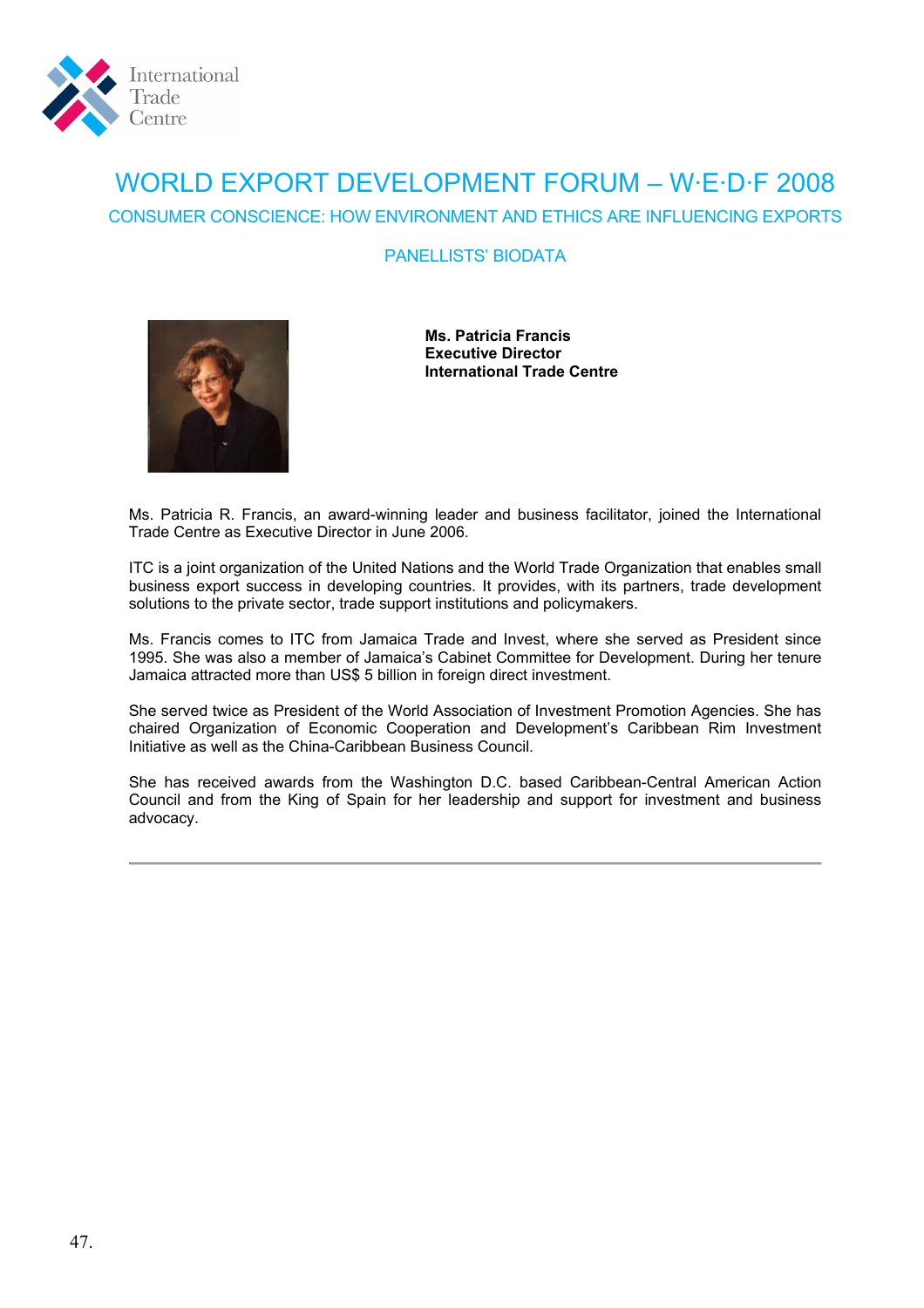

**Mr. Supachai Panitchpakdi Secretary-General United Nations Conference on Trade and Development (UNCTAD)** 

Mr. Supachai Panitchpakdi began his four-year term as Secretary-General of UNCTAD on 1 September 2005, following his appointment by the UN General Assembly.

Born in Bangkok on 30 May 1946, Dr. Supachai attended school there at St. Gabriel´s College and Triam Udom School. Dr. Supachai received his Master´s Degree in Econometrics, Development Planning and his Ph.D. in Economic Planning and Development at the Netherlands School of Economics (now known as Erasmus University) in Rotterdam.

In 1973, Dr. Supachai completed his doctoral dissertation on Human Resource Planning and Development under the supervision of Prof. Jan Tinbergen, the first Nobel laureate in economics.

Dr. Supachai began his professional career at the Bank of Thailand in 1974, working in the Research Department, the International Finance Division and the Financial Institutions Supervision Department.

In 1986, Dr. Supachai was elected a member of the Thai Parliament and was appointed Deputy Minister of Finance.

In 1988, he was appointed Director and Advisor, and subsequently President, of the Thai Military Bank.

In 1992, Dr. Supachai was appointed Senator, and that same year he became Deputy Prime Minister entrusted with oversight of the country´s economic and trade policy making. In this role, he was actively involved in international trade policy and represented Thailand at the signing ceremony in Marrakech of the Uruguay Round Agreement in 1994. He was also active in shaping regional agreements, including Asia Pacific Economic Cooperation (APEC), the Association of Southeast Asian Nations (ASEAN) and the Asia Europe Meeting (ASEM).

In 2001, he was appointed Visiting Professor of the International Institute for Management Development in Lausanne. He has published a number of books, including Globalization and Trade in the New Millennium (2001) and China and WTO: Changing China, Changing World Trade (2002, co-authored with Mark Clifford).

Dr. Supachai previously served as Director-General of the World Trade Organization (September 2002 to August 2005).

Dr. Supachai is married to Mrs. Sasai and has a son and a daughter.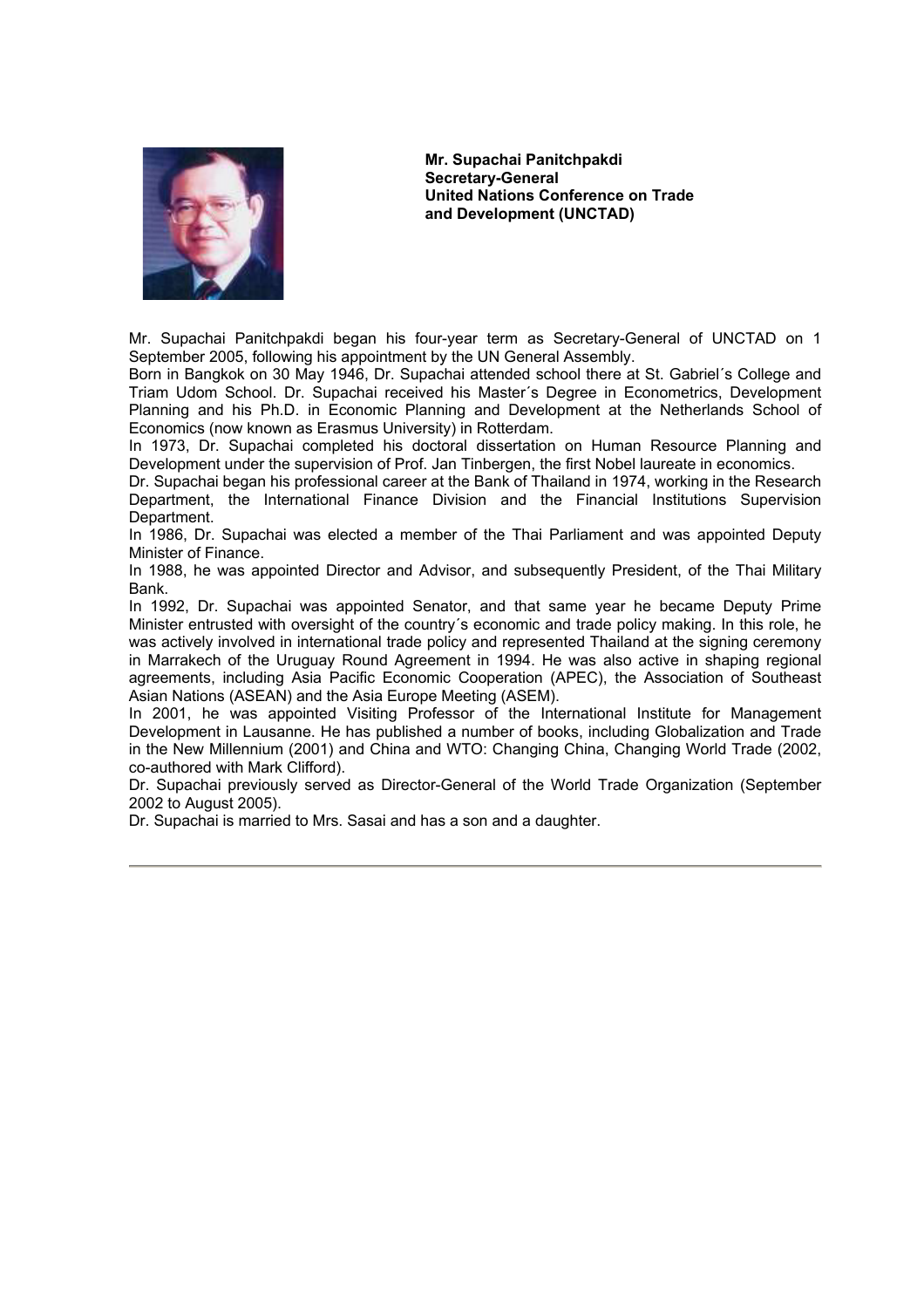

**Mr. Ashok Khosla Chairman Development Alternatives India** 

Mr. Ashok Khosla is one of world's leading experts on the environment and sustainable development. A former director of the United Nations Environment Programme, he was awarded the 2002 Sasakawa Environment Prize - "the Nobel Prize of the environment world" - and has been named in the UNEP's Global 500 Roll of Honour.

Born in Kashmir in 1940, the son of a university professor and a college lecturer, Khosla gained a masters degree in natural sciences from Cambridge University before going on to do a PhD in experimental physics at Harvard.

After a period teaching in the United States - he was part of the team that designed and taught Harvard's inaugural undergraduate course on the environment - he returned to his native India where he became the founding director of the Indian government's Office of Environmental Planning and Co-Ordination, the first such agency in a developing country.

In 1976 he was appointed director of the UNEP, where he designed and launched Infoterra, the global environmental information exchange. He remained with the UNEP until 1982 when he left to found Development Alternatives, a Delhi-based Non-Governmental Organization devoted to promoting commercially viable, environmentally friendly technologies.

He has been a board member of numerous global environmental organizations - including the Club of Rome, the World Conservation Union and the International Institute for Sustainable Development and served as an adviser to, among others, the World Bank, the United Nations Development Programme and the Indian government.

In his presentation speech for the Sasakawa Award Klaus Toepfler, Executive Director of the UNEP, described Khosla as "a legend in the realm of sustainable development, and an individual who personifies the hopes and dreams of billions trapped in the indignity of acute deprivation."

He lives in Delhi.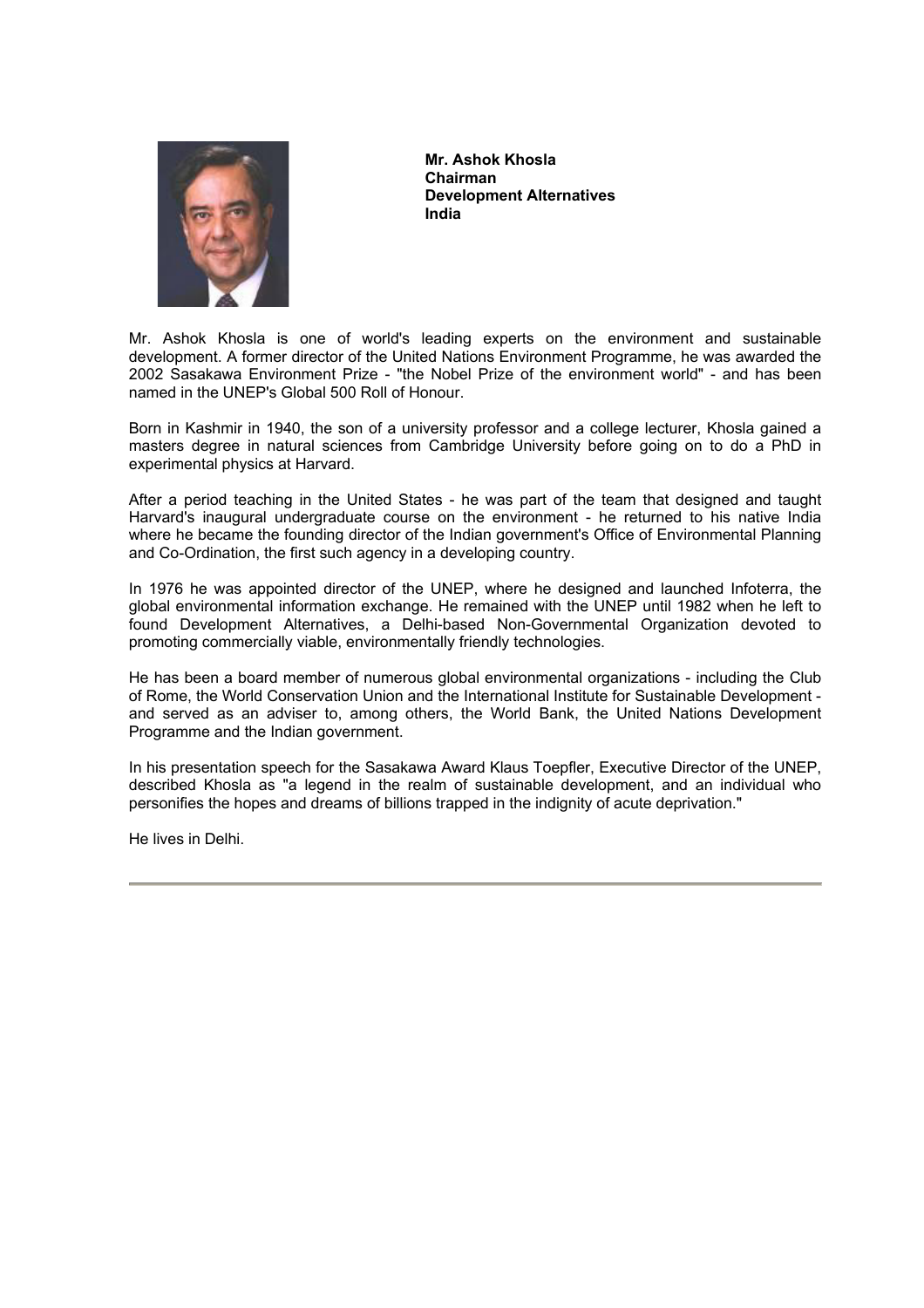

**Mr. Gareth Thomas UK Parliamentary Under-Secretary of State Department for International Development United Kingdom** 

Mr. Gareth Thomas has been the Member of Parliament for Harrow West since May 1997. He was appointed as Parliamentary Under-Secretary of State in the Department for International Development (DFID) in 2003.

Prior to his appointment as Parliamentary Under-Secretary of State, Department for International Development, United Kingdom, he was working as Parliamentary Private Secretary to the Secretary of State for Education, Charles Clarke MP.

From November 1997 to October 1999 he was a Member of the Environmental Audit Select **Committee** 



**Mr. Pascal Lamy Director-General World Trade Organisation (WTO)** 

Mr. Pascal Lamy is Director-General of the World Trade Organisation (WTO) since September 2005. Mr. Lamy holds degrees from the Paris based Ecole des Hautes Études Commerciales (HEC), from the Institut d'Etudes Politiques (IEP) and from the Ecole Nationale d'Administration (ENA). He began his career in the French civil service at the Inspection Générale des finances and at the Treasury. He then became an advisor to the Finance Minister Jacques Delors, and subsequently to Prime Minister Pierre Mauroy.

In Brussels from 1985 to 1994, Pascal Lamy was Chief of staff for the President of the European Commission, Jacques Delors, and his representative as Sherpa in the G7.

In November 1994, he joined the team in charge of rescuing Credit Lyonnais, and later became CEO of the bank until its privatisation in 1999.

Between 1999 and 2004, Pascal Lamy was Commissioner for Trade at the European Commission under Romano Prodi.

After his tenure in Brussels, Pascal Lamy spent a short sabbatical period as President of "Notre Europe", a think tank working on European integration, as associate Professor at the l'Institut d'études politiques in Paris and as advisor to Poul Nyrup Rasmussen (President of the European Socialist Party).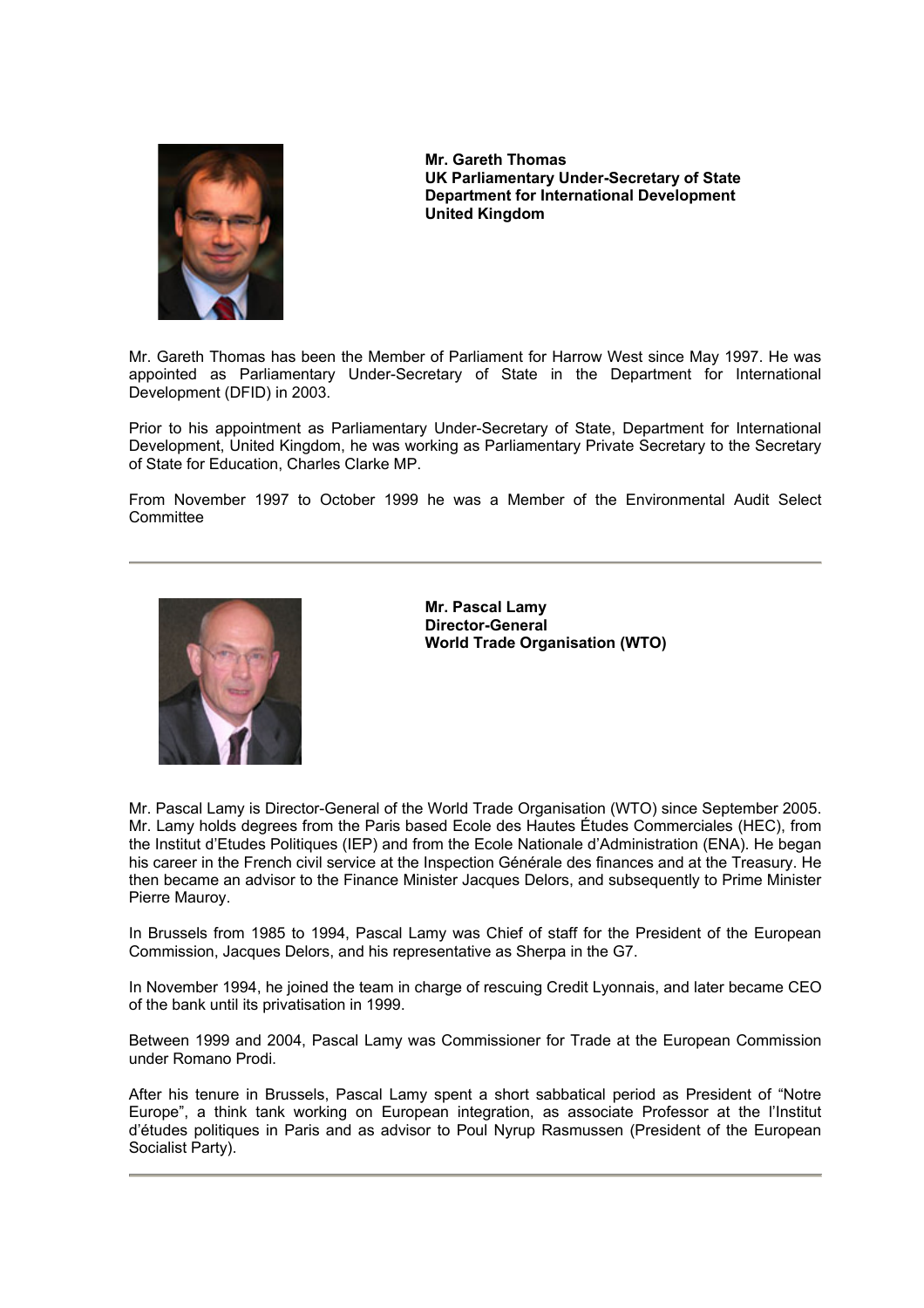

**Mr. Alex Brigham Executive Director Ethisphere Institute USA** 

Alexander F. Brigham is the Executive Director of the Ethisphere Institute. The Ethisphere Institute is the world's most recognized authority in research and rating of corporate and institutional ethics, anti-corruption and sustainability efforts. The Institute was co-founded by Corpedia, the Practising Law Institute (PLI), the National Association of Corporate Directors (NACD) and the international anti-bribery group, TRACE International. Ethisphere's associated membership council includes more than 200 of the world's leading corporations and regulatory institutions.

Among Ethisphere's research and rating activities are the highly regarded annual World's Most Ethical Companies Ranking, Ethisphere's Government Contractor Ethics Program Ranking, 100 Most Influential in Business Ethics and the Global Anti-Corruption Rating which examines and grades multinationals' efforts in combating corruption. The Ethisphere Institute is the global accrediting body for Certified Anti-Corruption Experts (CACE) and also serves as the administrator for the Ethisphere Zero Corruption Leaders (EZCL) program, which covers more than two dozen industries and under which corporations pledge to uphold strong and auditable anti-corruption controls.

Mr. Brigham speaks frequently at international conferences and forums on the topic of corporate ethics, sustainability, anti-corruption, corporate citizenship, and how such matters correlate to a company's financial performance, regulatory track record and consumer and stakeholder perception.

Among other professional positions, Mr. Brigham has served as President & CEO of the risk assessment and compliance training firm Corpedia Inc., as a principal at the leveraged buyout firm partnership, Clayton, Dubilier & Rice (CD&R), and as a financial analyst at the investment banking firm Lazard Freres. Mr. Brigham is a graduate of Yale University.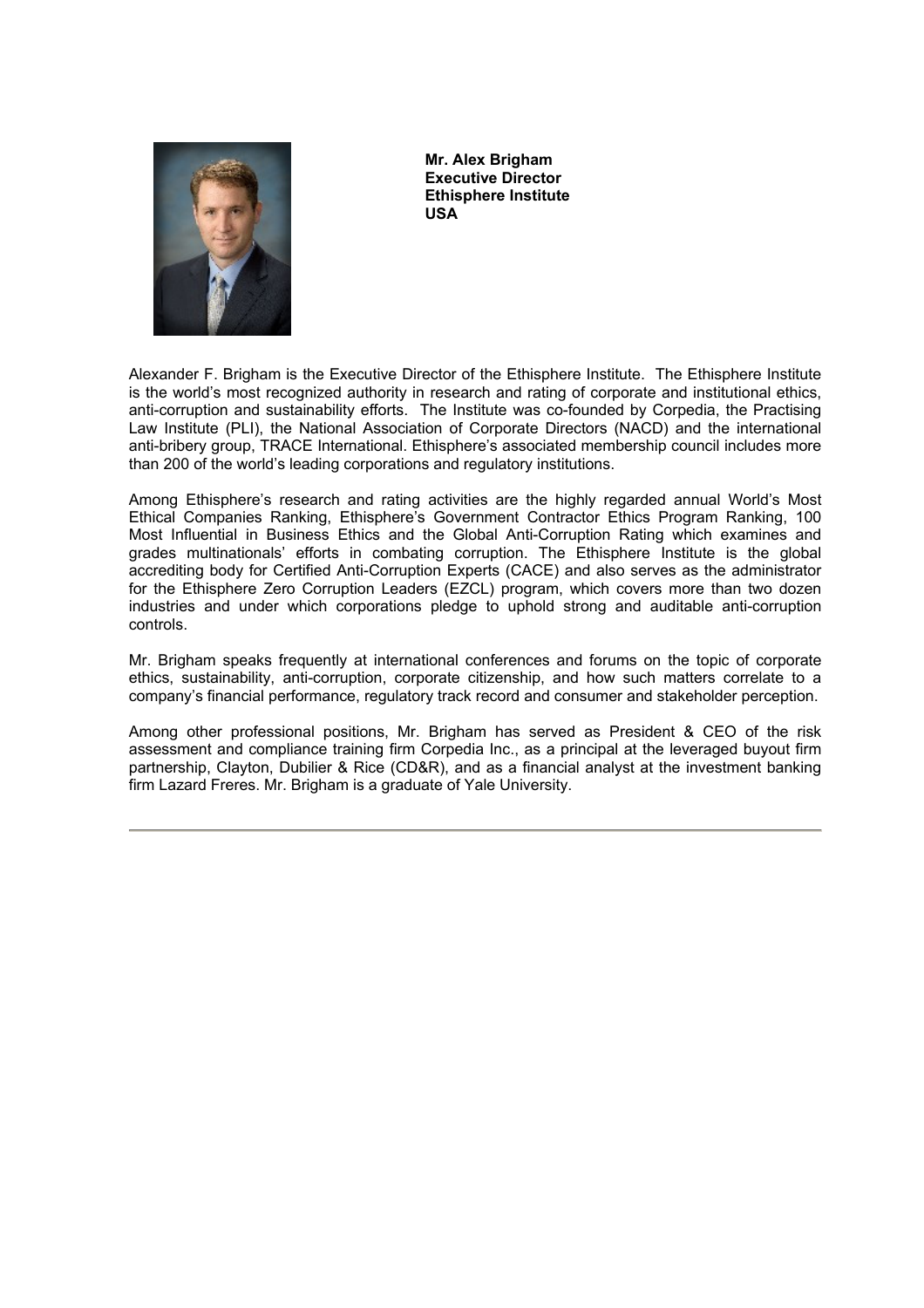

**Ms. Samira Ahmed Presenter & Correspondent Channel 4 News United Kingdom** 

Ms. Samira Ahmed is a presenter and correspondent for Britain's most renowned news programme, Channel 4 News. As a news correspondent and presenter for BBC News, BBC World and Newsnight, and a presenter at Deutsche Welle TV, in Berlin, she's reported extensively on crime, terrorism and the arts and was BBC Los Angeles correspondent, where she covered the civil trial of OJ Simpson.

"Samira is one of the most popular news presenters"

Ms. Ahmed has a degree in English and a Journalism Diploma. She started her career at the BBC in 1990. For her Channel 4 documentary series, Islam Unveiled she travelled across the world to explore the status of Muslim women and ask whether you can really be a feminist and a Muslim.



**Ms. Dana Kissinger-Matray Secretary of the ISO Committee on Consumer Policy (ISO/COPOLCO) Switzerland** 

Ms. Dana Kissinger-Matray (Bachelor of Arts, Bryn Mawr College, USA, 1986, and Certificate as Assistant in Public Relations, Swiss Public Relations Institute, 1991) has been Secretary of the ISO Committee on consumer policy since 2000. She was appointed Secretary of COPOLCO after four years with ISO's Committee on conformity assessment (ISO/CASCO). Prior to joining ISO, Dana was a technical translator and magazine editor for several companies and associations in Geneva. She has also taught English as a Foreign Language in several private language schools in the Geneva area. Dana is married to Jef Matray and has two lively daughters, born in 1993 and 2001. As hobbies, Dana enjoys sport (especially long-distance running), participating actively in her church, listening to music and reading.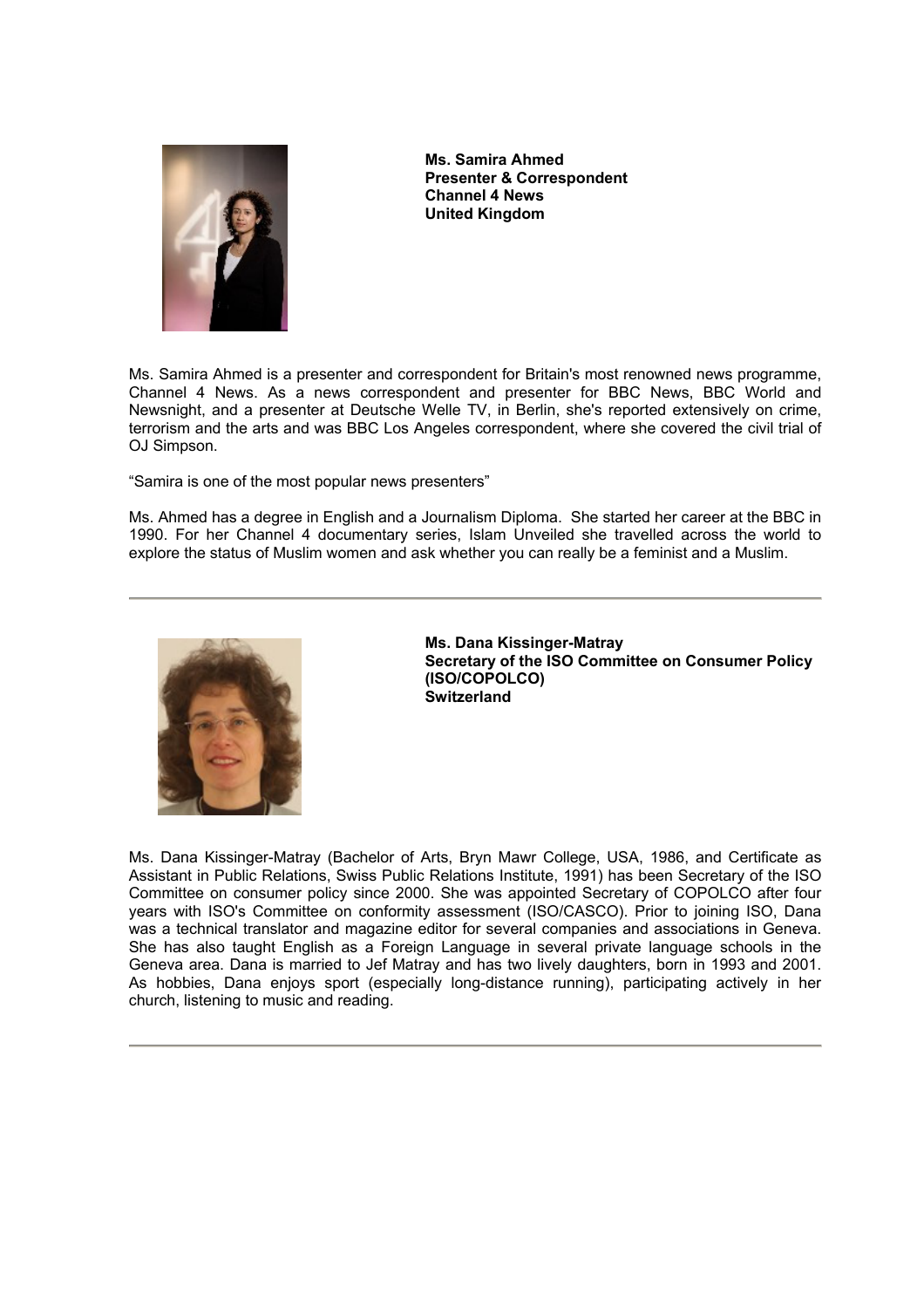

**Ms. Katy Leakey Founder The Leakey Collection Kenya** 

Ms. Katy Leakey was born and raised in southern California, Katy obtained a bachelor of fine arts degree from Otis Art Institute in Los Angeles in 1976. Katy's earlier work, utilizing interpretive art and writing, began with the search to illuminate the values and societal principals that united all of mankind, ones present in every culture to maintain survival of that culture. Today her work is directed towards looking at what are the most fundamental values and principals the vast cultural mix around the world must share or accept in one another in order to work together yet maintain the rich variety of our heritages. As Artist and Public Speaker, Katy has used her art work to open the minds of American's to other cultures and she is now expanding her scope beyond the American need of understanding to reach people in the global arena. In 2001 Katy and Philip Leakey started a company in Kenya dedicated to enhancing understanding between the west and Africa using product and commerce as a vehicle. By designing and manufacturing fashion and interior products for the global market place the Leakey's have brought employment opportunity to the Maasai of the Rift valley in Kenya and have employed over 1000 people, primarily Maasai women, with the goal of continued expansion and growth in areas of work opportunity, training and building bridges between the west and Africa. The Leakey Collection has been nominated as one of twelve finalists of World Challenge 08. This is a global competition aimed at finding projects or small businesses from around the world that have shown enterprise and innovation at a grass roots level.



**Mr. Neil Kelsall Chief Executive Officer Kelsall Limited United Kingdom** 

Mr. Kelsall is a founder of "Equitrade" philosophy of wealth creation in developing nations with emphasis on sustainable trade in higher value goods and services. Pioneering award winning fully packaged chocolate/food/drink global business out of Madagascar, Africa (Malagasy Ltd) into major supermarkets, health, premium food retailers and distributors in Europe and America. Over 25 years experience in strategic global business creation and development in food and technology industries with Philips, GEC, BC Components (Vishay), Chinese and African manufacturers in customised and commodity OEM and branded products. Educated with MBA (Strategic Management) and Engineering Degree at the University of Bradford, United Kingdom. Neil Kelsall offers consultancy/interim management services to facilitate the creation of "added value" international trade for start up and established businesses operating in developing nations. Covering business planning, investment, organisation design, technology transfer, manufacturing, innovation, and establishment of supply chain and sales and marketing channels..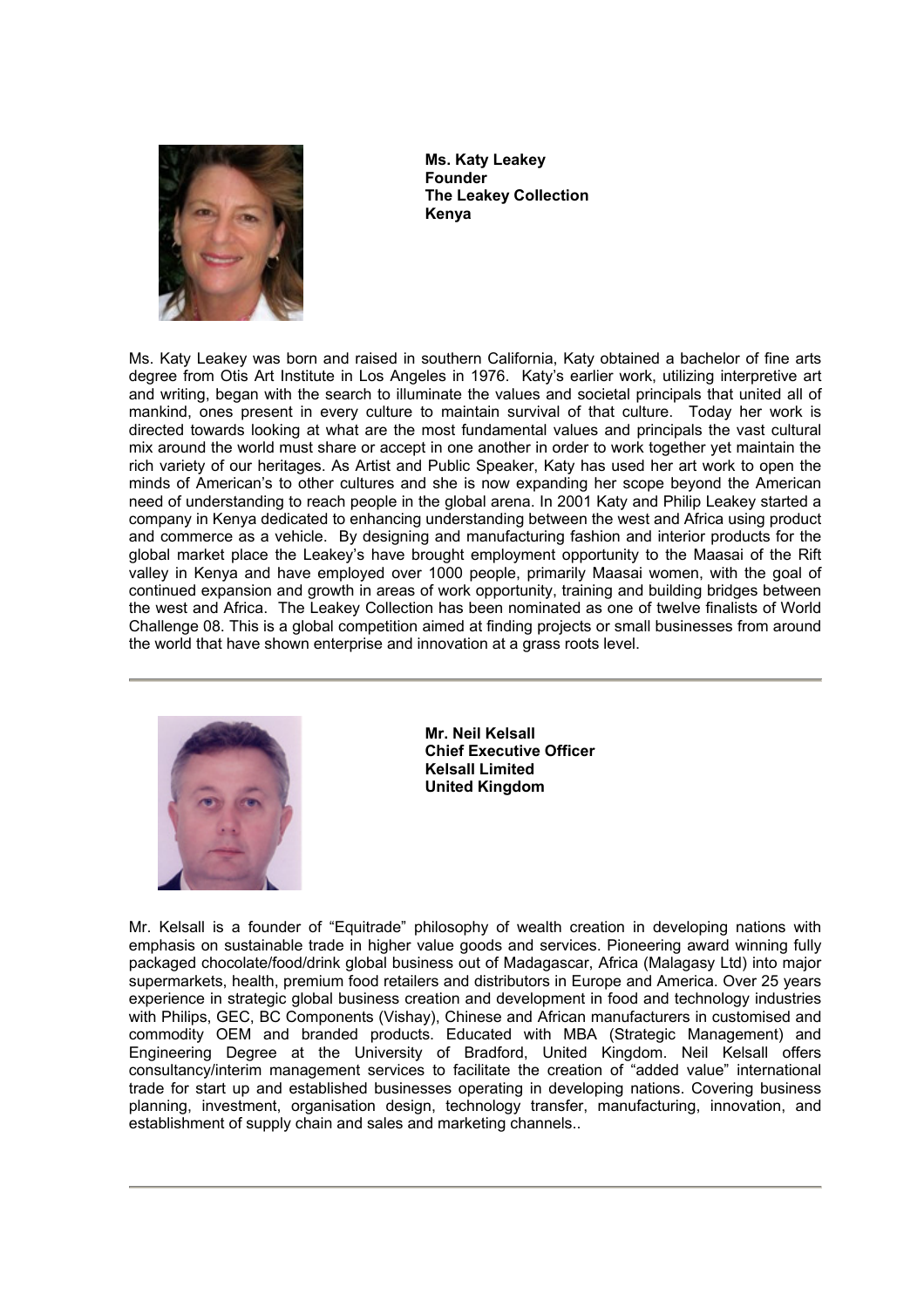

**Mr. Ernst von Kimakowitz Co-Founder The Humanistic Management Network University of St. Gallen Switzerland** 

Mr. Ernst von Kimakowitz is an independent consultant focusing on projects in the areas of corporate social responsibility and the role of business in society with mandates coming from both, private sector as well as public sector clients. He is also a co-founder of The Humanistic Management Network. In his Ph.D. thesis which he is currently writing at the Institute for Business Ethics of the University of St. Gallen, Switzerland, he is looking at the interaction of transnational corporations and local SMEs in developing economies.

Ernst von Kimakowitz holds a M.Sc. from the London School of Economics and Political Science (LSE). His undergraduate studies were in Political Science and Business Administration at the Johannes Gutenberg University of Mainz, Germany and the Universidad de los Andes in Mérida, Venezuela.



**Mr. Arun Kumar President Development Alternatives India** 

Dr. Arun Kumar is President-Business Initiatives, Development Alternatives and has wide experience in the areas of Technology Innovation, Systems Engineering, Business Development and Organisation of research. Since 1989 he has been responsible for innovation and development of Technology Systems required for large-scale creation of sustainable livelihoods. He is responsible for development and promotion of technology packages in the area of Decentralised Energy Production, Building Material Technologies, Biomass Utilisation and other Livelihood Technologies. Under his leadership, the first DESI Power Biomass based Energy System was installed and commissioned at TARAgram, Orchha in 1996. The first 100 KW unit meets the entire electricity requirements of the Appropriate Technology Centre of Development Alternatives. Based on this experience, another 19 plants have been designed to provide energy services to rural communities not serviced by regular centralised systems. Dr. Arun Kumar has been actively involved in planning for large-scale dissemination of cleaner technologies required under the International Protocols. The TARA Eco Kiln technology, promoted in India, is one of the first bundled CDM registered projects making available Carbon Revenues to small scale businesses.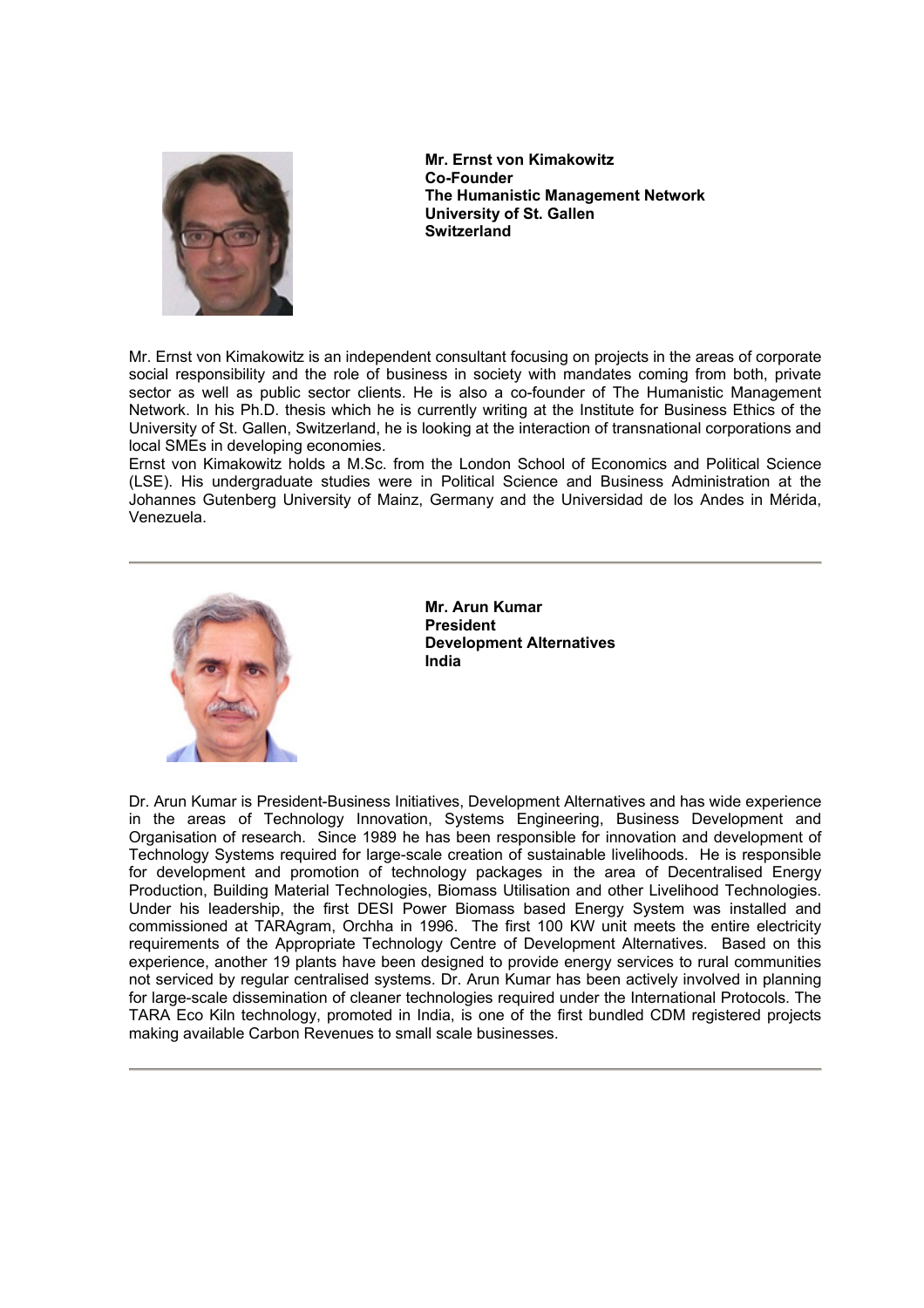

**Mr. Anukul Tamprasirt Deputy General Secretary The Federation of Thai Industries Thailand** 

Mr. Anukul Tamprasirt, is a deputy general secretary, The Federation of Thai Industries, in charge of new economic and innovative industry development. A former Software expert who educated in US and working in International in the areas include Software & ICT Services, Agriculture and Consumer Products Import/Export, Alternative Energy and etc.

As a civil entrepreneur, he has been an active contributor in various community development programs, government initiatives and public policy implementations i.e. Software Industry Promotions, Logistics, Professional Development, Distance Learning, Asset Securitization, National Competitive Advantage, Rural and Regional Development, Poverty Reduction, Organic Farming, Heritage and Culture Preservations, Indigenous Creativity & Local Wisdoms and etc.

His special interests are in the areas of Knowledge Management, Innovative Industrial and Social Networking Research and etc.



**Mr. Philip Leakey Founder The Leakey Collection Kenya** 

Born in Kenya, where his family has been established for the past 100 years, Philip Edward Erskine Leakey was raised in both Kenya and Tanzania. The youngest of Dr. LSB Leakey and Dr. Mary Leakey's three sons Philip grew up in a family that has always been closely associated with wildlife and nature, having been surrounded by both domestic and wild animals for generations. Philip's father, Dr. Louis B. Leakey, was founding member of the Kenya National Parks and Curator of the National Museum, Nairobi. His father's extensive work in primate research and pioneering of behavioral research of the three Great Apes, as well as his parent's work in Paleontology and Anthropology has had considerable influence upon Philip. Frequent guests to their family home included resident scientists and wildlife enthusiasts. In 1979 he captured the seat of parliament becoming the first and still to this day the only white Kenyan to be elected to Parliament in Kenya. Philip and his wife Katy live in the African bush among the Maasai in the Rift Valley, Kenya. The Leakey Collection has been nominated as one of twelve finalists of World Challenge 08. This is a global competition aimed at finding projects or small businesses from around the world that have shown enterprise and innovation at a grass roots level.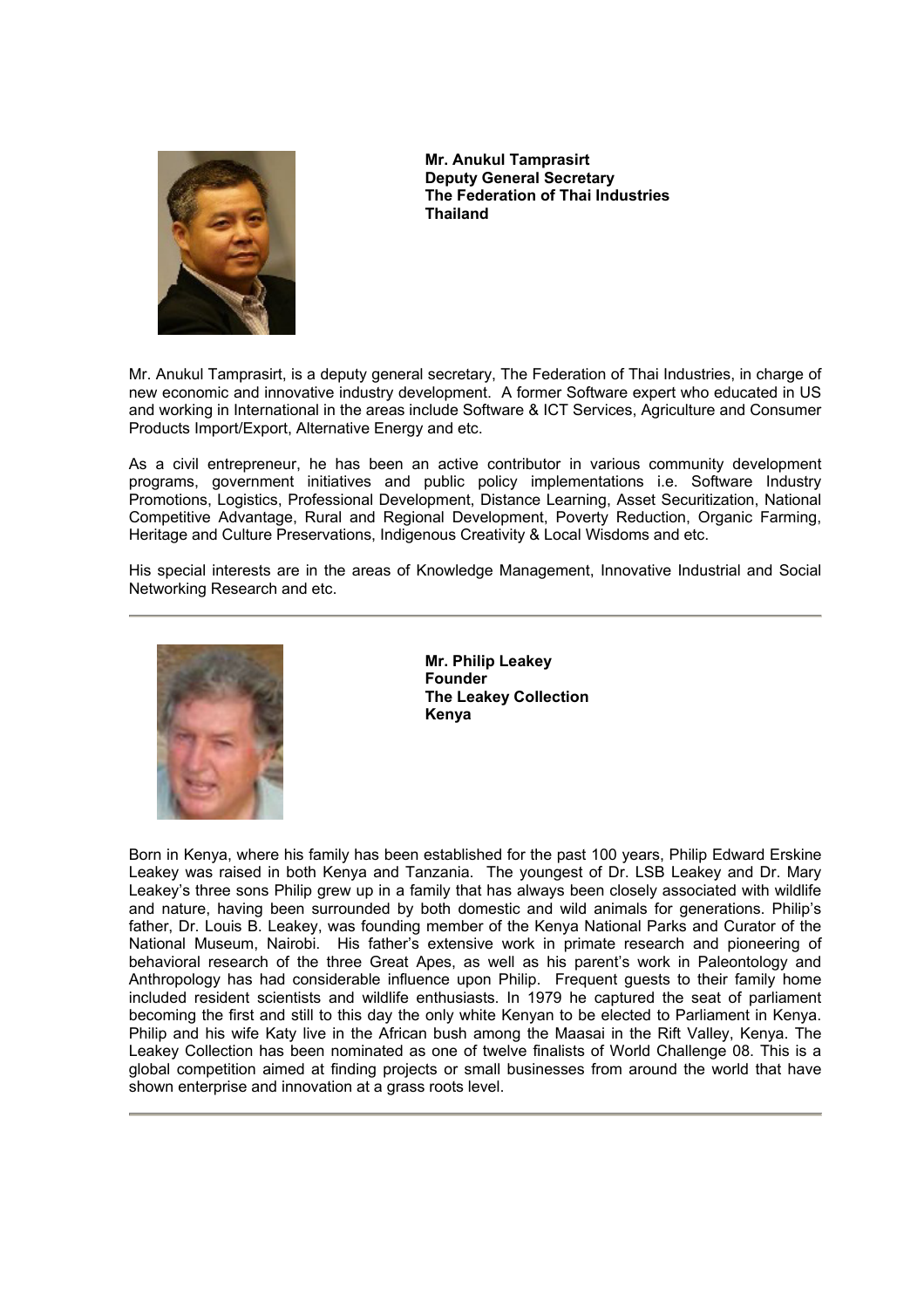

**Mr. Gavin Staude Director Rhodes University Investec Business School South Africa** 

Professor Gavin Staude is the founding Director of the Rhodes Investec Business School, Rhodes University, South Africa, which was established in 2000. He was previously the Raymond Ackerman Professor and Head of the Department of Management at Rhodes University. He completed his undergraduate studies at Rhodes University where he also read for his M.Com and PhD degrees. In addition, he read for an MBA degree at the Cranfield School of Management in England. Since 1991, he has been Visiting Professor at Durham Business School in the UK where each year he teaches an elective course on Strategic Marketing. He has co-authored five books on Marketing, Management, Small Business and Strategic Management, the latest one of which is "Strategic Management: Winning in the Southern African Workplace" He has also published in various South African and international journals, in addition to his having consulted to various South African organizations.



**Mr. Kevin O'Brien Group Company Secretary The SPAR Group Ltd South Africa** 

Kevin is the Group Company Secretary for The SPAR Group Ltd, a company listed on the Johannesburg Stock Exchange. Prior to his appointment he spent 3 years in the UK as General Manager for one of the SPAR wholesalers in the UK. He is also a former Divisional Human Resource Director and Group Property Development Manager for The SPAR Group Ltd.

He has a BA LLB B.Soc Sc (Hons) from the University of KwaZulu-Natal, South Africa and is admitted as an Advocate of the High Court of South Africa. He is married with 3 daughters and lives in Durban, South Africa.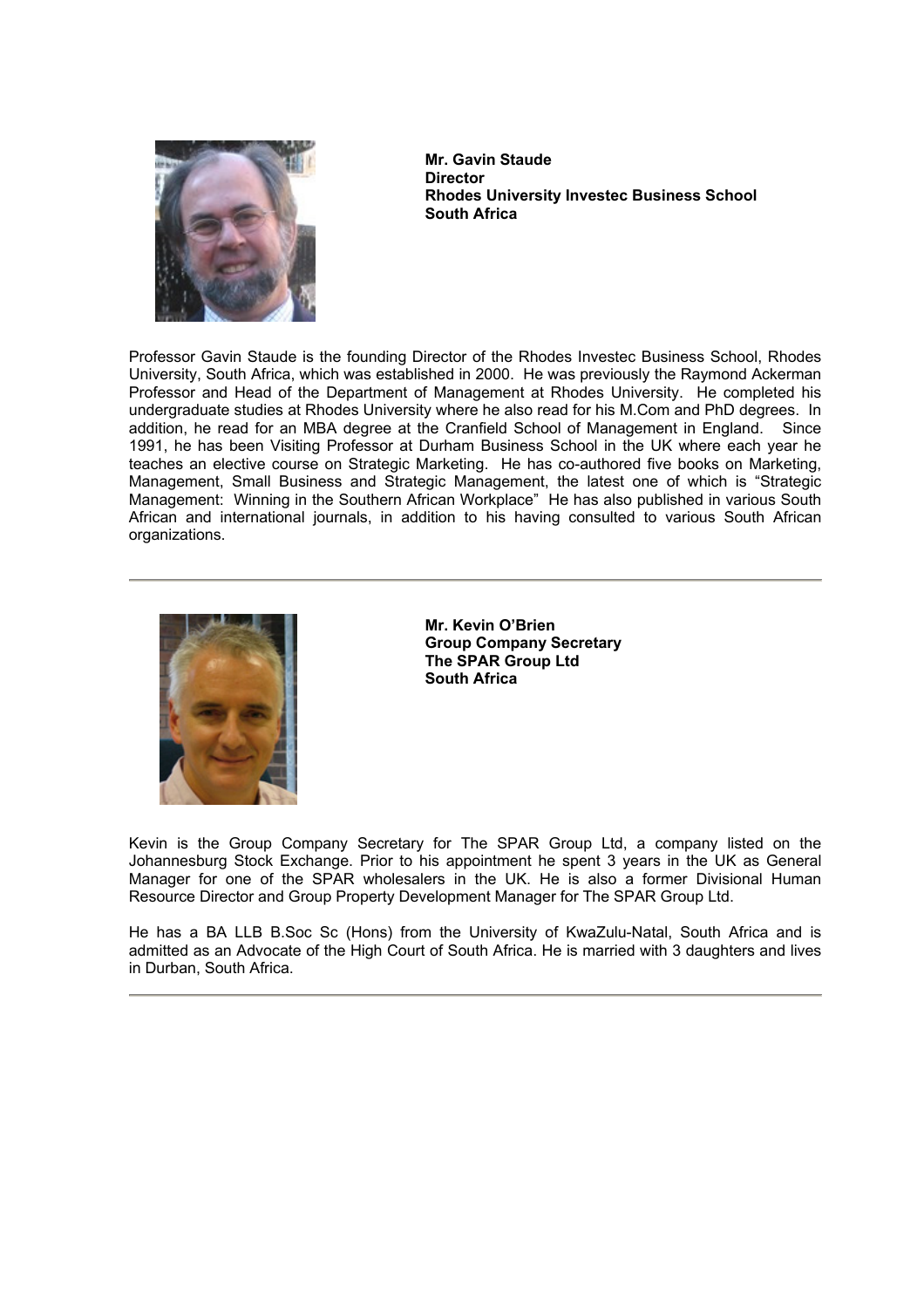

**Mr. James Porter Chairman TBWA\Group\Durban South Africa** 

Currently Executive Chairman TBWA\HUNT\LASCARIS\Group, based in Durban (part of the worldwide Omnicom Group) with responsibilities on various Boards, both within the TBWA Group, as well as other organisations. James was born in Zimbabwe and educated there. His professional training and qualifications include Business College – Marketing and Psychology. Early in his career, marketing was his key focus, providing experience across international FMCG brands, Pharmaceuticals and the Ethical Drug industry. James has lived and worked in the USA, Canada, Europe and the Far East. He is married and has two adult children. Plays tennis and golf for relaxation. Widely travelled, he is a passionate African, loves the wildlife, bush and all its people.



**Ms. Ania Jakubowski Associate Director in Marketing Procter & Gamble Switzerland** 

Ania has a Honours Degree-Bachelor of Business Administration from Wilfrid Laurier University, Ontario Canada,

Ania's background on Gender and Trade include the following:

2005-2008: President, Geneva Women in International Trade (GWIT- www.gwit.ch), Geneva, **Switzerland** 

2008: Executive Vice President, Organization for Women in International Trade (OWIT – www.owit.org)

2005-2008: Board of Directors, Organization for Women in International Trade (OWIT)

2007: Executive Co-Chair of Operations, Organization of Women in International Trade (OWIT)

2004-2008: Board of Advisors, Women International Networking Leadership Forum (WINwww.winconference.net)

Her broad experience on Marketing, Strategy and Sales in Procter & Gamble includes;

2007- Present: Associate Director, (Brand Management)– Marketing, Western Europe Fabric Care Innovation Team, Geneva, Switzerland

2002-2007: Associate Director – Global Strategy Management: Retail Brands & Western Europe Discount Channel Leader, Geneva, Switzerland

1999-2002: Western Europe Channel Strategy Manager; Brussels, Belgium

1998-1999: Customer & Business Development Manager (Cosmetic & Fragrances Division); Central & East Europe, Frankfurt, Germany

1997-1998: Regional Customer Business Development Manager; Warsaw, Poland

1994-1997: Customer Marketing Organization Manager; Warsaw, Poland

1993-1994: Pharmacy Channel Manager; Warsaw, Poland

1991-1993: Account Executive; Toronto, Canada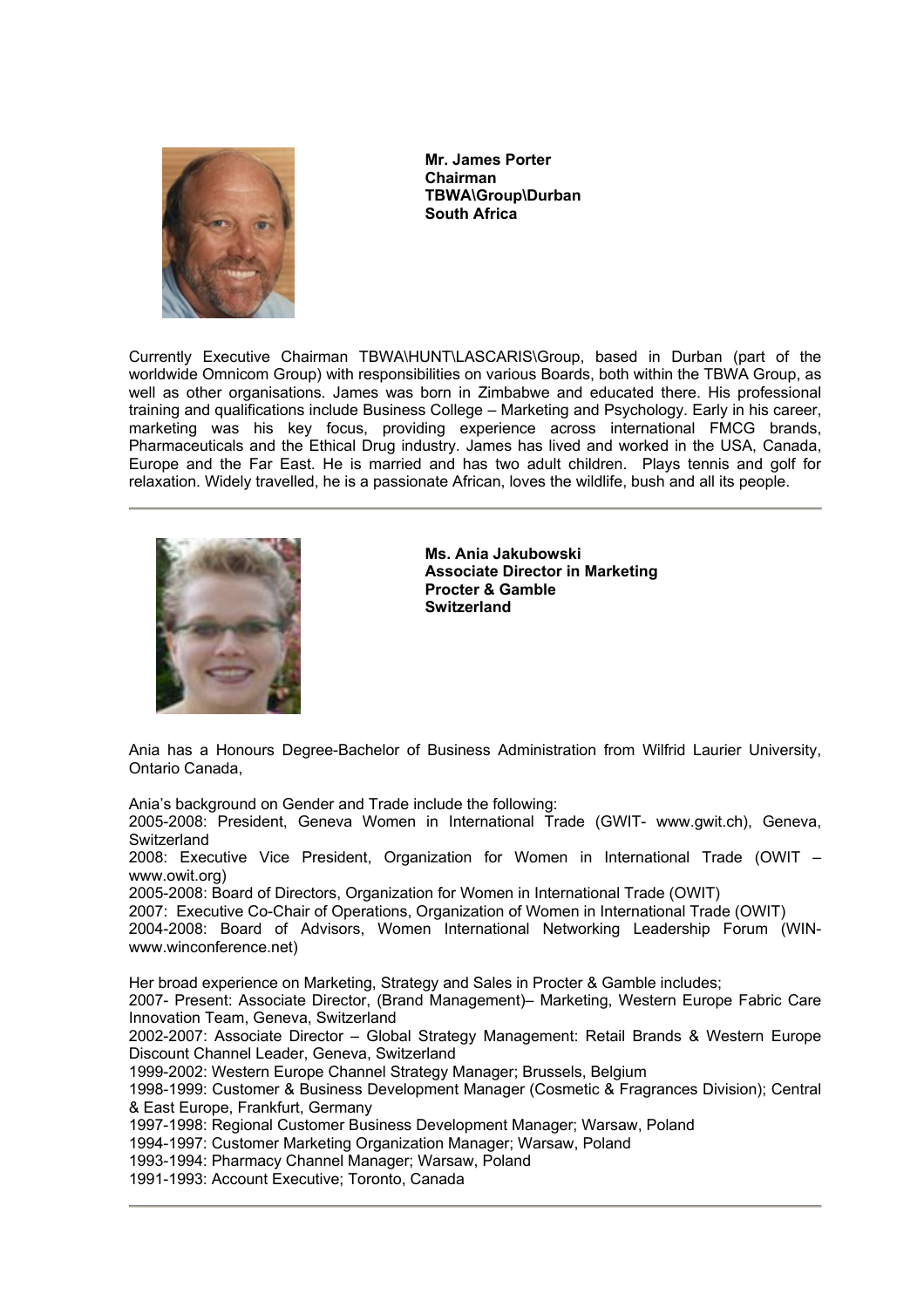

**Mr. Roland Higgins Policy Advisor Rainforest Alliance Belgium**

Mr. Roland Higgins has been from 2003 to date Consultant Advisor for the Rainforest Alliance, Sustainable Agriculture Division

The Rainforest Alliance is an international non-profit certification scheme dedicated to protecting ecosystems and the people and wildlife that depend on them by transforming land-use practices, business practices and consumer behaviour. Companies, cooperatives and landowners that participate in the Rainforest Alliance's programs meet rigorous standards that conserve biodiversity and provide sustainable livelihoods. The Rainforest Alliance is mainly active in agriculture and forestry but since recently also in tourism.

Roland's role is to reach out to the European Institutions to contribute to a better understanding of the Rainforest Alliance's program.

European Affairs advisor for the Marine Stewardship Council

The MSC is a non-governmental organization that promotes sustainable wild catch fishing through an FAO approved certification and eco-labelling scheme.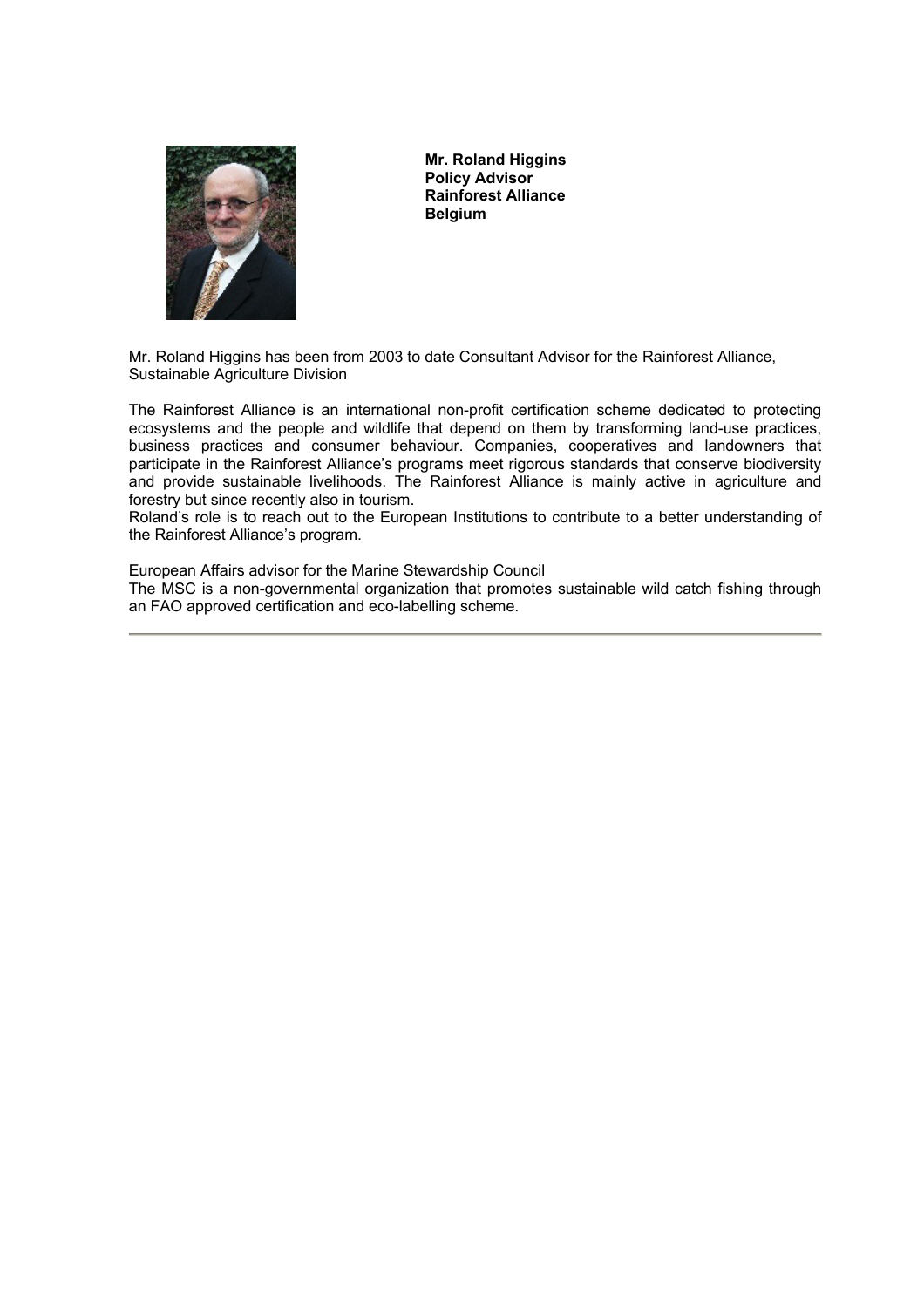

**Mr. Kevin McKinley Deputy Secretary-General International Organization for Standardization (ISO)** 

Since November 2003, Kevin McKinley has been Deputy Secretary-General of the International Organization for Standardization (ISO) - the non-governmental organization that is a network of national standards institutes from 157 countries and with a Central Secretariat in Geneva, Switzerland. Kevin McKinley also has responsibility for Central Secretariat operations supporting ISO's standards development and IT services.

Prior to joining ISO, Kevin McKinley was Director, Standards at the SCC (Standards Council of Canada), the organization responsible for Canada's National Standards System and for participation in relevant international organizations such as ISO and the International Electrotechnical Commission (IEC). During his time in Canada, Kevin McKinley held various positions within ISO's governance and technical organization including member of the ISO Technical Management Board in 2002 and, from 1996 to 2000, as Secretary of the ISO Technical Committee (TC) that developed the ISO 9000 series of standards - TC 176 on Quality management and quality assurance.

Kevin McKinley obtained a Bachelor of Science in 1985 from the University of Ottawa (Canada) where he studied Kinanthropology (human kinetics) and then graduated in 1988 with a Bachelor of Applied Science in Mechanical Engineering from Queens University in Kingston (Canada).



**Mr. Ulrich Hoffmann Chief, Trade and Sustainable Development Section United Nations Conference on Trade and Development (UNCTAD) Switzerland** 

Ulrich Hoffmann, has a Ph.D. and an advanced doctoral degree (i.e. habilitation) from the University of Berlin. He is the Head of the Trade and Sustainable Development Section in the International Trade Division of the UNCTAD secretariat and the Chief Editor of UNCTAD's annual Trade and Environment Review. He is also the leading author of a recent series of monographs on the opportunities and challenges arising from the GlobalGAP standard for producers and exporters of fresh fruit and vegetables in a dozen of developing countries.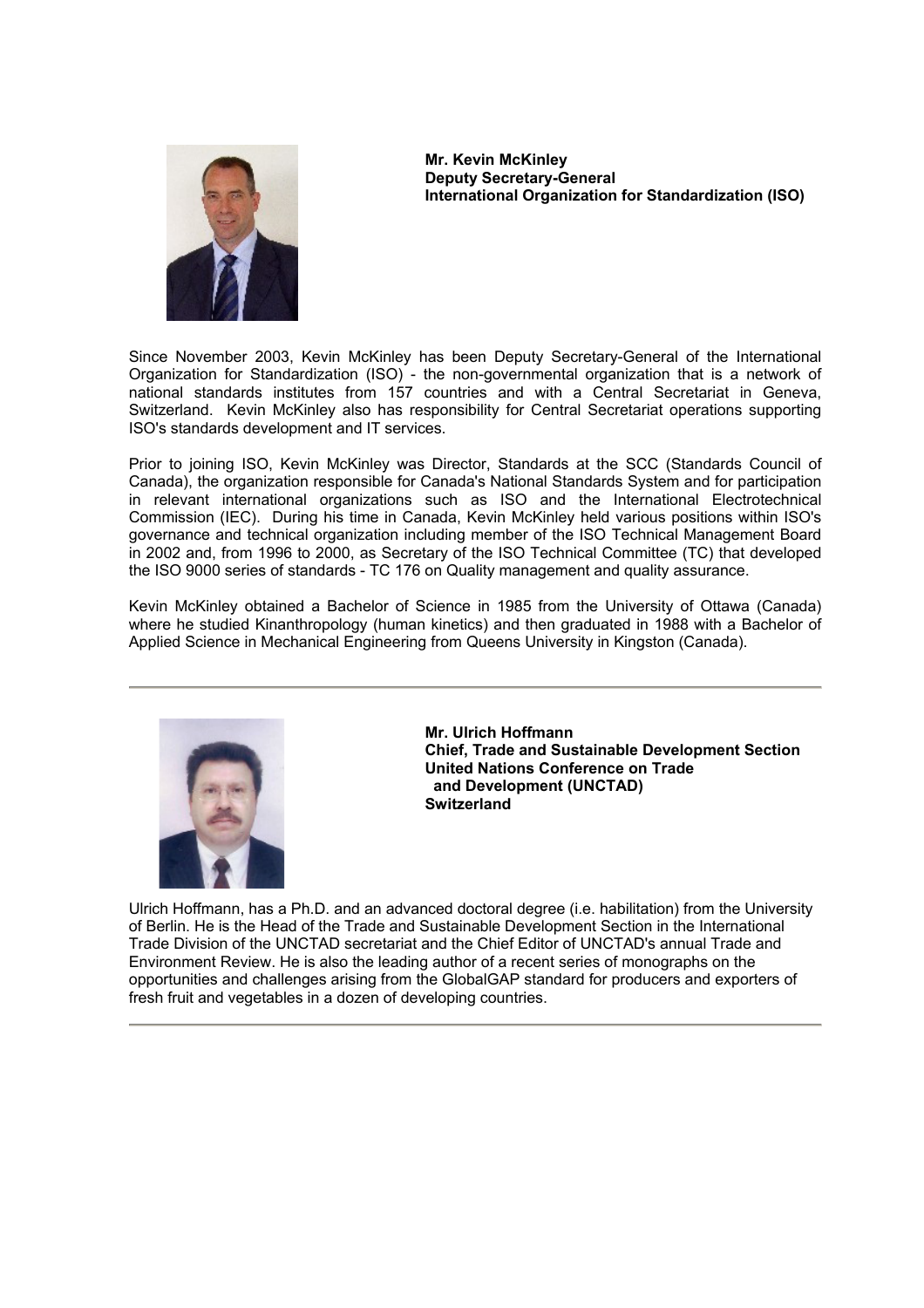

**Mr. Michael Bremans Managing Director Ecover Group Belgium**

Mr. Michael Bremans is managing director of Ecover, a manufacturer of biodegradable cleaning products made from renewable resources.

Michael Bremans was born in Schoten, Belgium. He studied for a Licenciate in Applied Economics at RUCA, Antwerp and his professional career has spanned the tourism and the service industry. In 1993 Michael was appointed as managing director of Ecover Belgium. Michael has constantly improved the ecological influence of the Ecover factory on the environment. Mr. Bremans was recently nominated by Time Magazine as one of 30 Heroes of the Environment.



**Ms. Jacqueline Coté ICC Permanent Representative in Geneva International Chamber of Commerce (ICC) Switzerland** 

Ms. Jacqueline Coté is the Permanent Representative in Geneva of the Paris-based International Chamber of Commerce (ICC). Before joining ICC Ms Coté held senior legal and management positions within international law firms and multinational companies, including Phillips & Vineberg Solicitors, the SGS Group and DuPont de Nemours International in Geneva. She also served as Senior Advisor Advocacy & Partnerships to the World Business Council for Sustainable Development, a leading business organization in the field of sustainable development. She currently represents ICC at UN and other intergovernmental forums in Geneva and also advises the Graduate Institute of International and Development Studies in Geneva on private sector issues.

Ms Coté holds a civil law degree and a common law degree from McGill University in Montreal and has undertaken doctoral law studies at the University of Freiburg in Germany. She has Canadian, Swiss and British nationalities.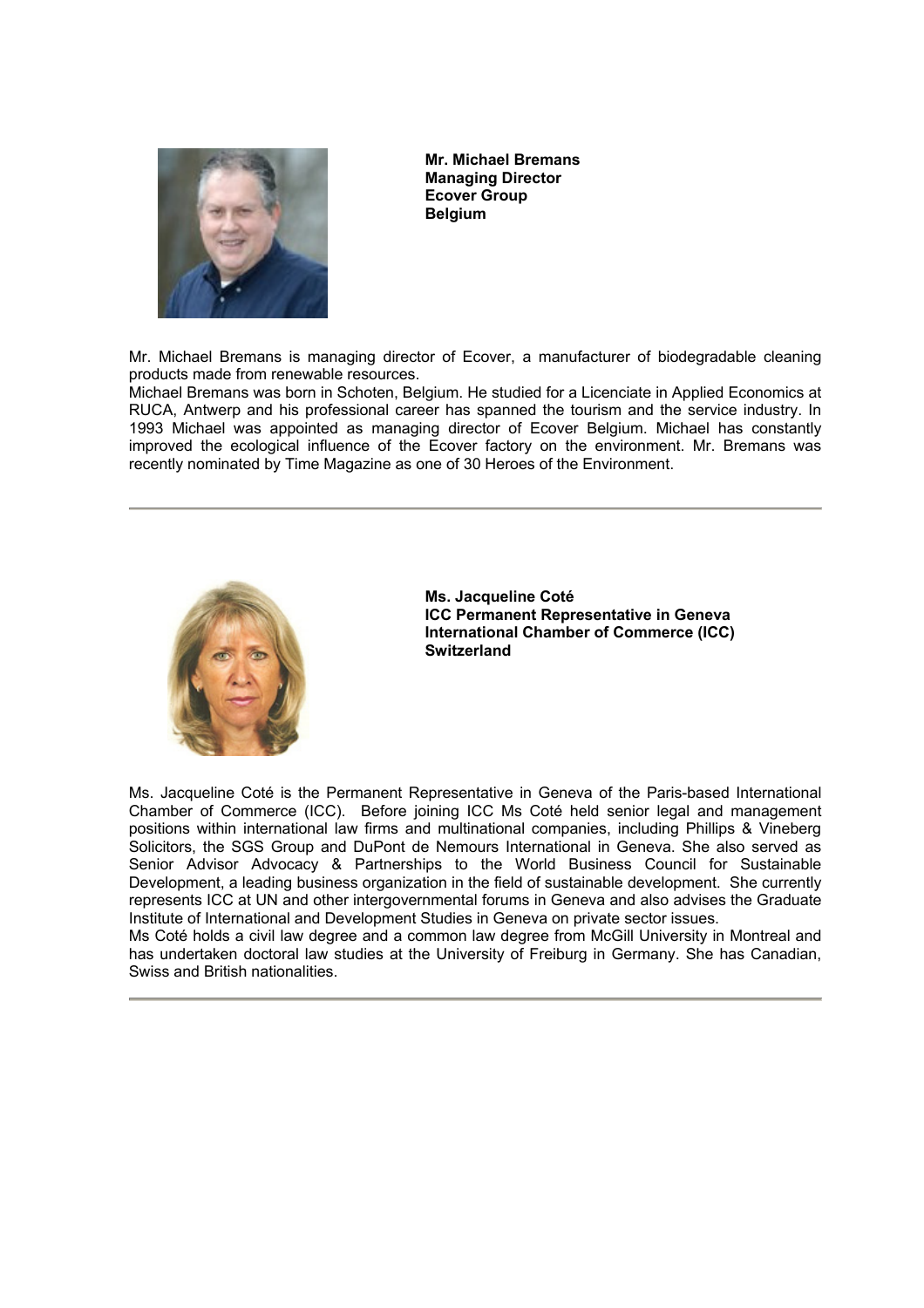

**Mr. Teava Iro Chairman Titikaveka Growers Association Cook Islands** 

Mr. Teava Iro has been a fisherman and farmer since he was six. He currently owns and operates four small organic plantations for banana, pawpaw, vegetables, and noni fruit. He describes these as "experimental" because he says he's "still learning". He is Chairman of the Titikaveka Growers Association (TGA) that is dedicated to converting farm practices in the village to become wholly organic. Teava is a member of the Rarotonga Environment Authority and the three-member board of Cook Islands Investment Corporation that owns all government assets, including government-owned enterprises. He is a co-owner and developer of an aquafarm Ecoculture Ltd that cultures tilapia fish for sale and, also, is implementing an innovative, sustainable oyster/fish polyculture this year. He is Chairman and founder of the nation-wide Home Education Programme, which is a passion because he himself is largely self-educated. He is a founder, owner and the general manager of Cook Islands Noni Marketing Ltd, a company that purchases noni fruit to process into juice, exporting about four tons per month. The juice is certified to be organic by Japan-based JAZZ. He is a member of the Regional Organic Task Force that is developing a regional organic strategy.



**Ms. Sibyl Anwander Head, Quality Assurance and Sustainability COOP Switzerland** 

Dr. Sibyl Anwander Phan-huy (45) is an Agricultural Economist. She made her studies at the Federal Institute of Technology (ETH) in Zurich, Switzerland, where she worked over 10 years as a researcher and lecturer in Agricultural Politics. She lives in Basel, is married and mother of three teenagers.

2001 Sibyl Anwander joined Coop Switzerland, the second largest retailer in Switzerland. In 2003 she was appointed as Head of Public Affairs and Sustainability. She was responsible for Coop's first sustainability report and is leading the Steering Group on Sustainability within Coop. She represents Coop as a Member of BSCI, is member of the Supervisory Council of BSCI and served also as member of the board of FSC Switzerland. She was actively involved in Public Private Partnership-Project about integration of social aspects in the GlobalGAP Standard.

Coop is a leading retailer with regard to social and ecological activities. It is the world leading company selling textiles of organic and fair traded cotton, has long standing programmes for organic and fair trade products and is involved in international initiatives like 4C (Common Code for the Coffee community), RSPO (Roundtable on Sustainable Palmoil), RTRS (Roundtable on Responsible Soy) and others. Since 2006 Coop has a partnership with WWF Switzerland which covers Forest protection, sustainable fisheries and aquaculture as well as Climate Protection. Coop is the first retailer engaged in compensating all CO2-emissions linked to transportation by air.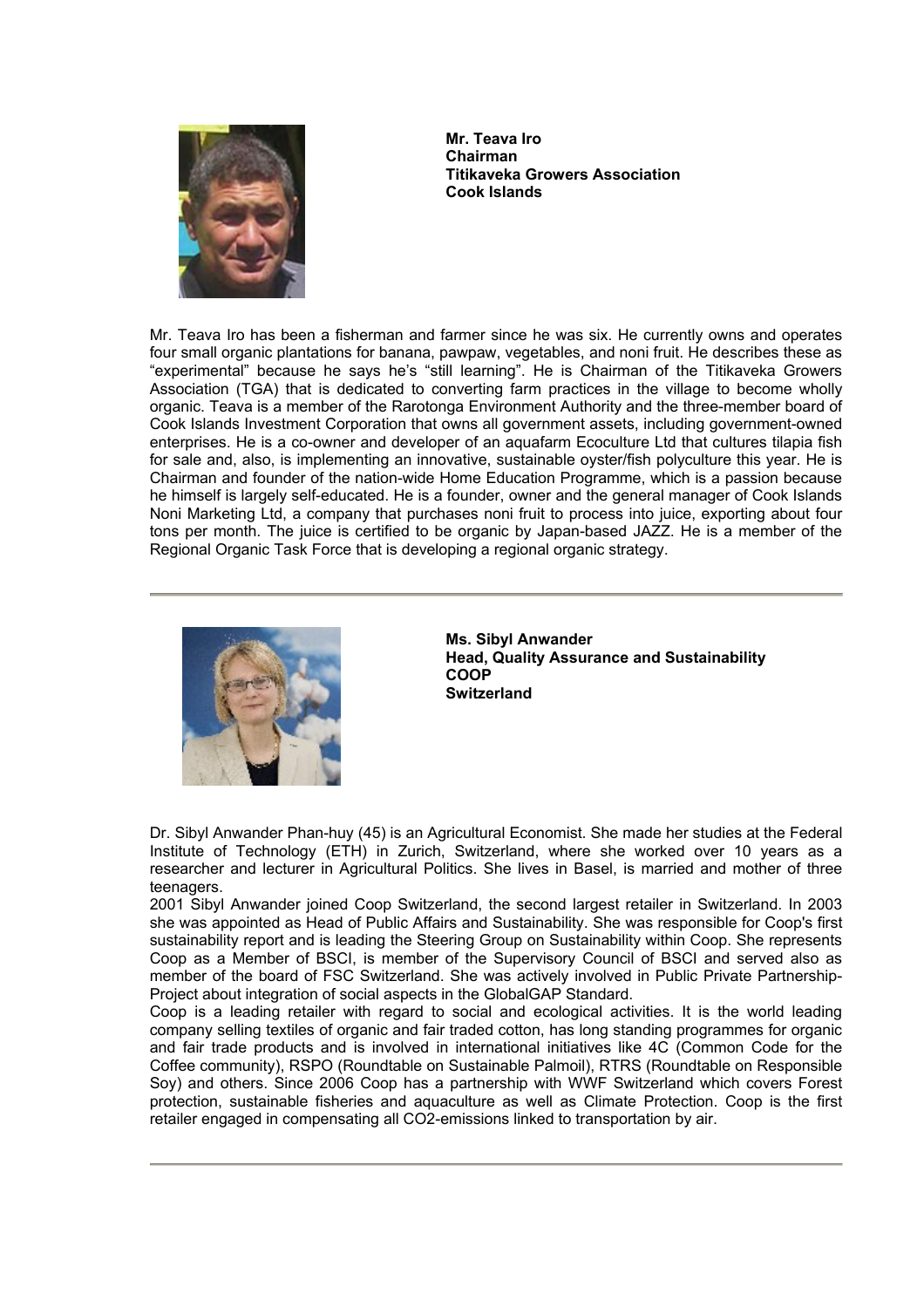

**Mr. Bold Magvan President XacBank Mongolia** 

Mr. Bold Magvan joined the Bank in the capacity of the President in November 2005. He is a senior banking professional in economic policy and structural reform with more than 20-year expertise in public and private, global financial institutions, including the World Bank (WB) and the International Monetary Fund (IMF). Bold's career experience includes four years at the Bank of Mongolia (Central Bank) in the top management position of the Deputy Governor (1996-2000). His prior professional career accomplishments include that of Deputy Director at the Market Research Institute (1989- 1992), an officer in several commercial banks (1991,1993), CEO of the Mongolian Export-Import Bank (1995-1996), Board member of the International Investment Bank and the International Bank for Economic Cooperation in the Russian Federation (1996-2000), and Advisor for Da Afghanistan Bank (Central Bank), Islamic State of Afghanistan (2003-2004).

Bold is a graduate in international economics from the Budapest University of Economics, Hungary. He also holds a Master's in International Affairs degree with a major in economic policy management from the Columbia University, New York, USA.



**Mr. Anthony Lumby President International Interdisciplinary Environmental Association South Africa** 

Mr. Anthony B. Lumby is Professor and Head of the School of Economic and Business Sciences at the University of the Witwatersrand, Johannesburg, South Africa. He is also Emeritus Professor of Economics at the University of KwaZulu-Natal, Durban, South Africa. His fields of specialization include environmental economics and economic history, and he has published widely in both areas. He is a co-founder of the Economic History Society of South Africa and the Society's accredited journal, South African Journal of Economic History. He is currently President of the International Interdisciplinary Environmental Association, headquartered in the United States, and he serves on the editorial boards of several internationally recognised journals.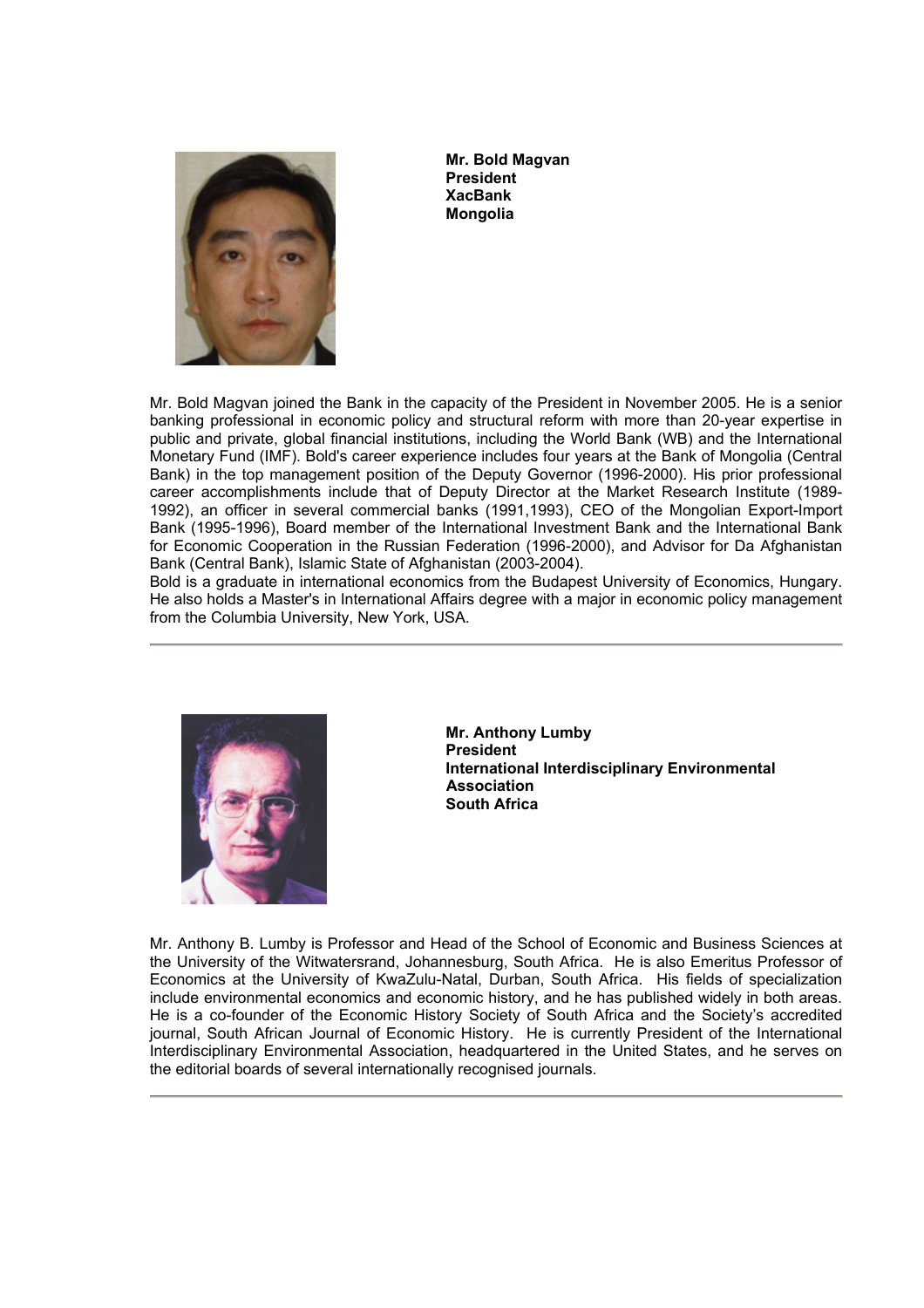

**Mr Stephen Mbithi Mwikya Chief Executive Fresh Produce Exporters Association of Kenya FPEAK Kenya** 

Dr Stephen Mbithi is the CEO of Fresh Produce Exporters Association of Kenya (FPEAK), an association bringing together 120 companies that export flowers, fruits and vegetables from Kenya, and those that provide direct support services. He is also the coordinating CEO of Horticultural Council of Africa (HCA), that brings together 11 associations in Eastern and Southern African Countries. Dr Mbithi has extensive experience in the export sector, having served in a similar capacity in the fish sector for 5 years prior to joining horticulture. He has consulted for organizations such as COMESA, UNEP, ICTSD, OECD and published widely on international export trade, especially on aspects such as SPS measures, and access/trade agreements.



**Mr. Markus Arbenz Director Bio-Suisse Switzerland** 

Mr. Markus Arbenz is the current Director of Bio Suisse, a Federation of the Swiss organic farmer associations for 2 years. He was the Programme Manager and Senior Technical Advisor of Helvetas, Swiss association for technical co-operation in Kyrgyzstan, Bhutan and Afghanistan for 6 years. He was also Director of Pro Specie Rara, Swiss foundation for the conservation of the genetic resources of domestic animals and plants for 8 years. He was Management Assistant to the seed department of fenaco as well, the Swiss federation of farmers cooperatives for 4 years..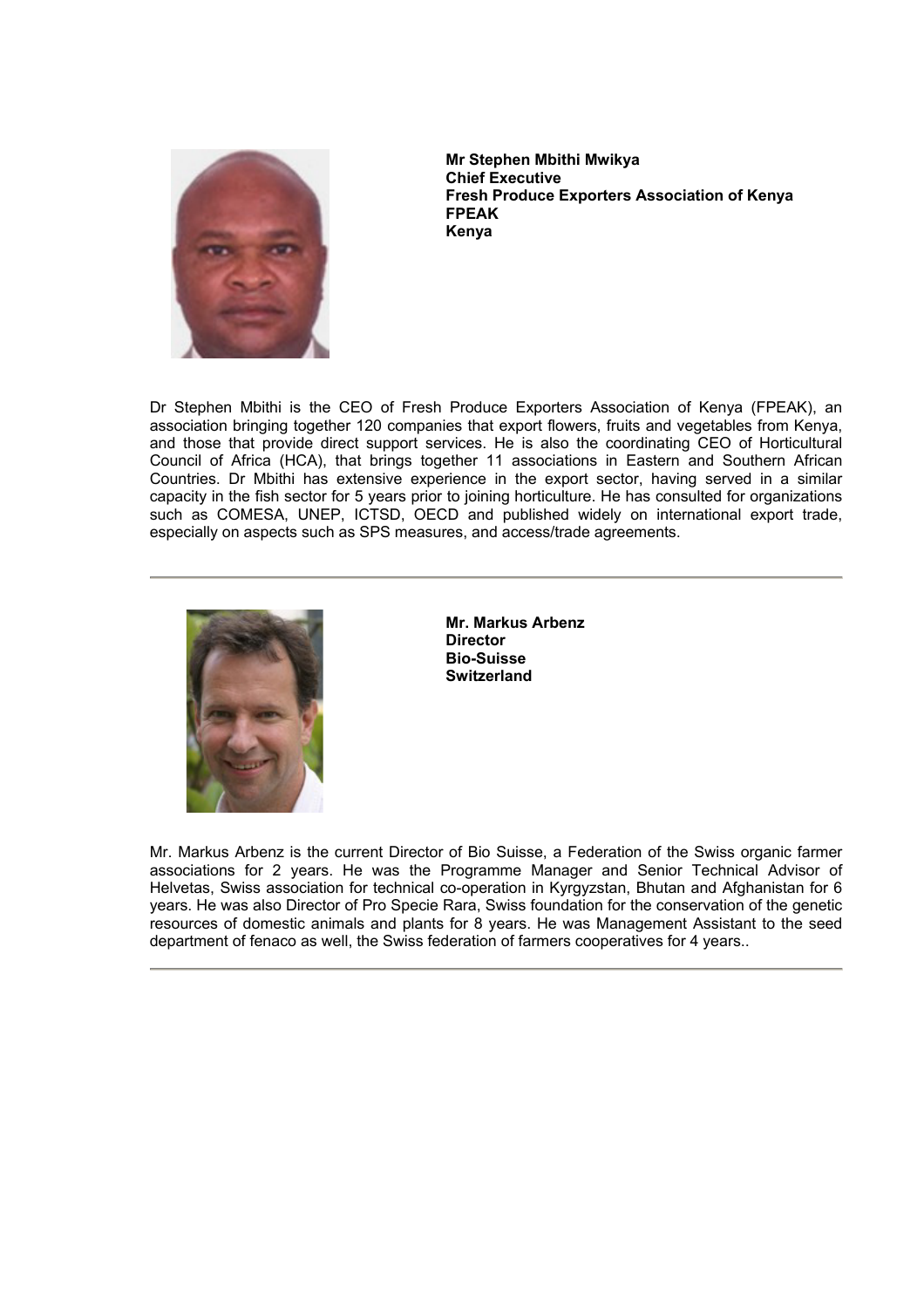

**Mr. Simon Bolwig Project Researcher Trade and Development Research Unit Danish Institute for International Studies (DIIS) Denmark** 

Mr. Simon Bolwig has since 2004 worked as a project researcher in the Trade and Development research unit of the Danish Institute for International Studies (DIIS). He does research on new forms of participation of small producers in global markets – especially organic certification and contract farming – and their local economic effects in respect of household revenue and farm productivity. This involves analysis of how quality and 'sustainability' standards influence the terms and conditions of value chain participation for 'upstream' chain actors in developing countries. Alongside, Simon has recently started working on the emerging climate change standards ('carbon labelling', 'food miles' etc) and their implications for developing-country agro-food exports (with the International Trade Centre UNCTAD/WTO). He has also lead work to develop a methodology for integrating poverty and environmental issues into global value chain analysis, including practical tools for guiding value chain upgrading for small producers and agro-businesses in Asia and Africa (with ODI). Before joining DIIS, Simon worked for the International Food Policy Research Institute, Washington, DC, out-posted in Uganda. He holds a PhD in geography from the University of Copenhagen.



**Mr. Asad Naqvi Programme Officer UNEP-Economics and Trade Branch Coordinator UNEP-UNCTAD Capacity Building Task Force on Trade, Environment and Development (CBTF)** 

Mr. Naqvi is currently working with the Economics and Trade Branch of the United Nations Environment Programme (UNEP) as Programme Officer. He is also Coordinator of the UNEP-UNCTAD Capacity Building Task Force on Trade, Environment and Development (CBTF). Mr. Naqvi has more than 13 years of experience of research, policy analysis and project management in various sectors including, governance, environment, trade and poverty reduction.

Mr. Naqvi, who himself comes from an agricultural family in Pakistan, has been the lead UNEP person for its organic agriculture activities since 2004. He coordinated the East African Organic Agriculture Initiative of the UNEP-UNCTAD CBTF which lead to development of the East African Organic Product Standard (EAOPS). The EAOPS is the second regional organic standard in the world after the EU and the first ever to have been developed through public private partnership process. Other major impacts of this initiative included inclusion of organic agriculture in the national policies of Kenya, Tanzania and Uganda, and development of thematic research studies on key issues being faced by the organic agriculture sector.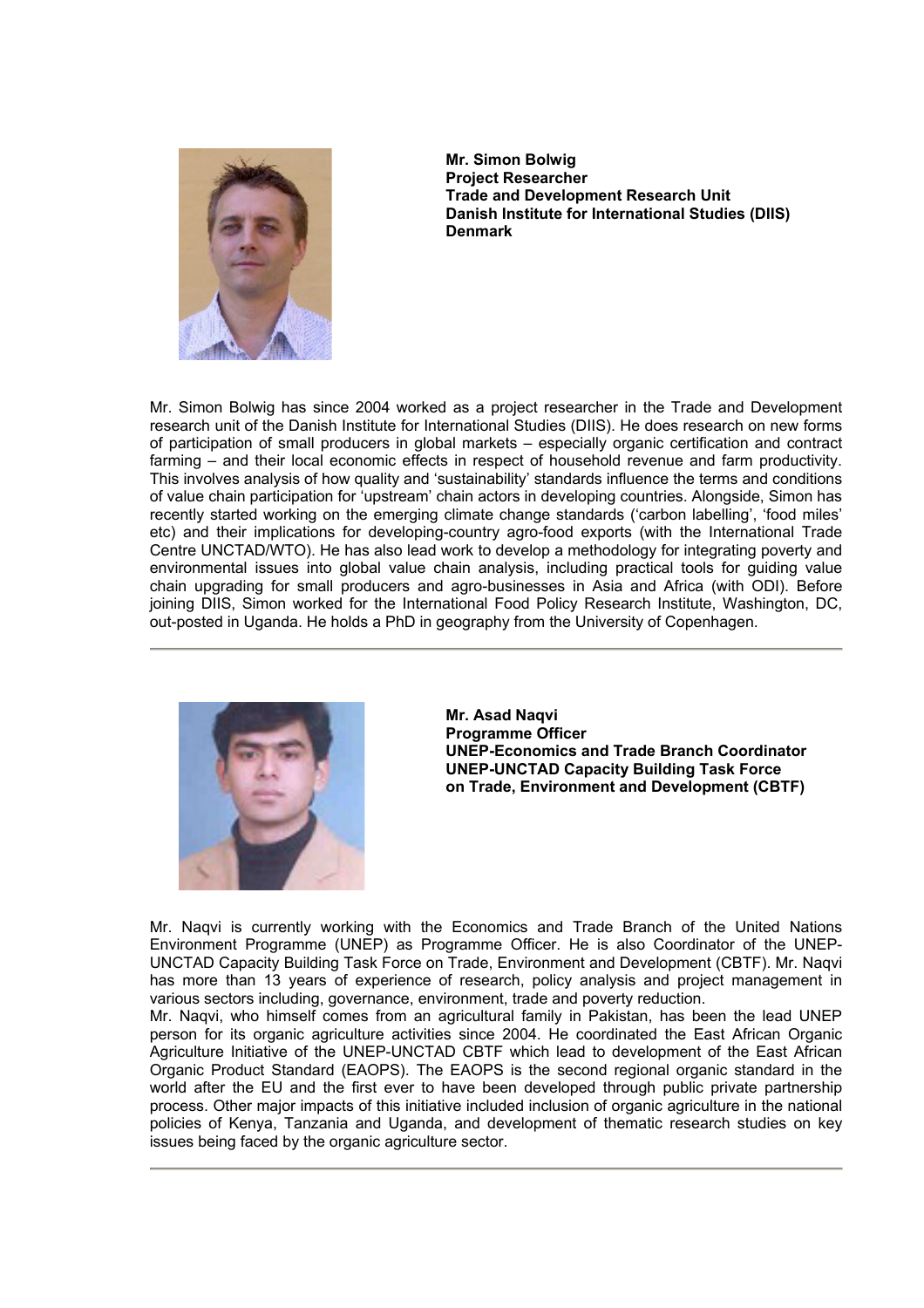

**Mr. Patrick Low Director Economic Research and Statistics Division World Trade Organization (WTO)** 

Mr. Patrick Low is Chief Economist (Director of Economic Research and Statistics) at the World Trade Organization. He was first appointed Chief Economist in May 1997 and then served as Director-General Mike Moore's Chief of Staff from September 1999 to December 2001, after which he returned to his previous post of Chief Economist. From 1995-1997 he was in the WTO's Trade in Services Division. He worked from 1990-94 in the World Bank's research complex (International Trade Division). Prior to that, he taught at El Colegio de México in Mexico City and worked as a consultant, from 1987-90. From 1980-87, Patrick Low worked at the GATT secretariat in Geneva. He holds a PhD in economics from Sussex University in the United Kingdom, and has written widely on a range of trade policy issues.



**Mr. Robin Cameron Chief Executive Fairtrade Labelling Organizations International Germany**

In June 29th 2007, Mr Robin Cameron was appointed Chief Executive Officer (CEO) to head up the Fairtrade Labelling Organizations International (FLO) which is based in Bonn, Germany. FLO is the umbrella organization that unites national Fairtrade initiatives in 21 countries and producer networks representing Fairtrade Certified Producer Organizations in Central and Latin America, Africa and Asia.

Rob Cameron was CEO and then executive chairman of the international communications company, Flag Communications, in Cambridge, UK. As the driving force behind the company, he led it from a 3-person start-up to a multi-million pound business. In 1998, under Rob's leadership, Flag branched out into corporate responsibility and sustainable development communications. Within a few years Flag had become a market leader in this area with multinational clients around the world, including continental Europe and North America.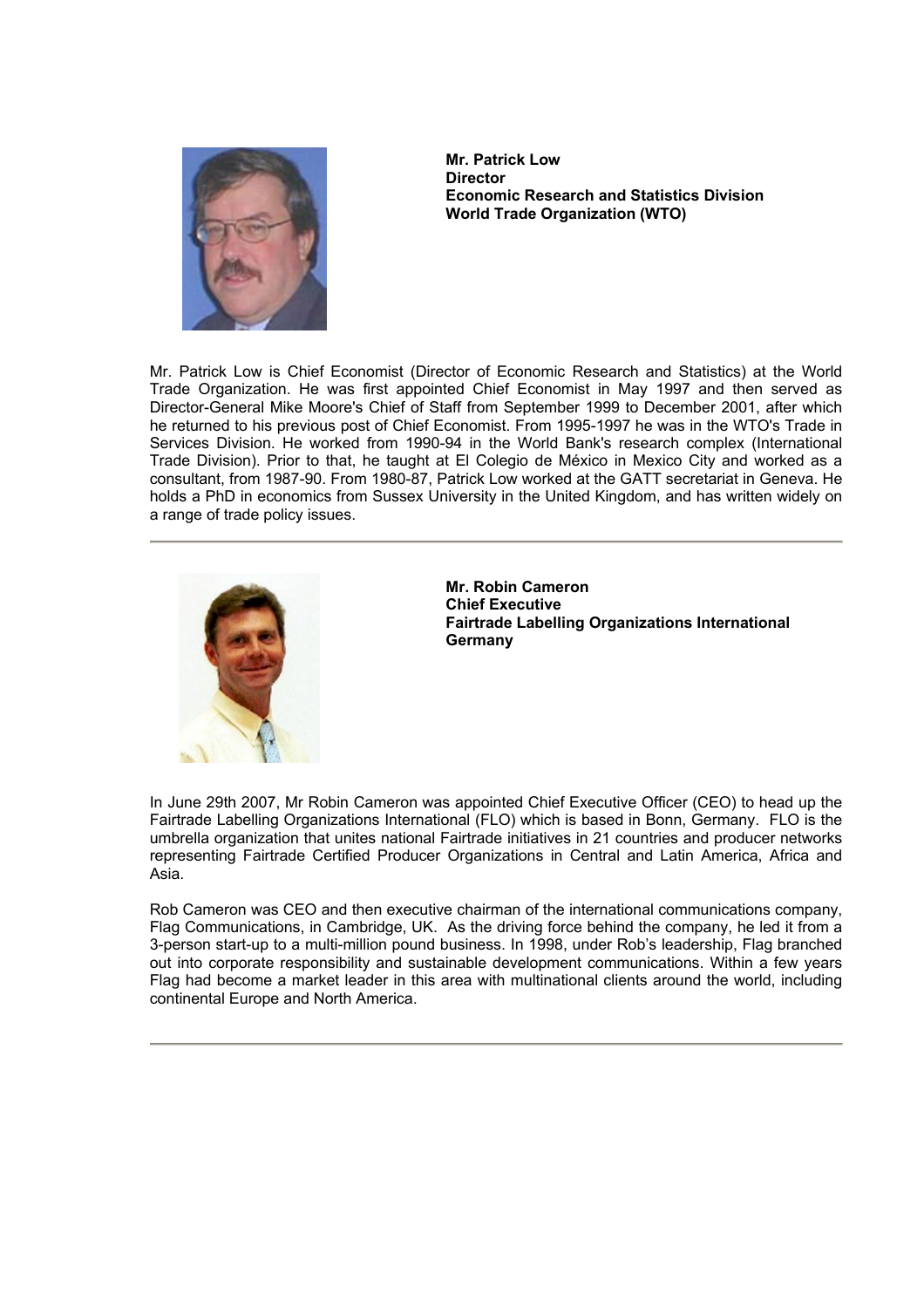

**Mr. Khalid Sheikh Chairman Clifton Packaging Group United Kingdom** 

Having studied Accounting and Finance at Bristol Polytechnic and Diplomas in Economics and Business Management, Khalid decided to start his own business in the food packaging Industry. A self made success story Khalid is today a highly experienced Chairman whose entrepreneurial flair has consistently elevated him to adopt a systematic and strategically calculated approach over all areas of responsibility, responding to the specific requirements of the business, and throughout his career continued to re-engineer the business in line with the fast evolving global commercial arena by at all times ensuring that Clifton is at the absolute forefront, embracing and adopting the finest 'state of the art' manufacturing technologies, focusing on agro food processing and packaging for value addition, especially for Africa. Khalid also has extensive experience in handling media, delivering seminars and speeches mainly focused on the global food crisis and its impact on Africa. He has been deeply involved worldwide on the plight of Africa and has written various articles for trade magazines and mainstream newspapers on social issues and specialist areas of agro food processing and packaging. His mission is to promote a knowledge transfer programme to add value to African Agro Products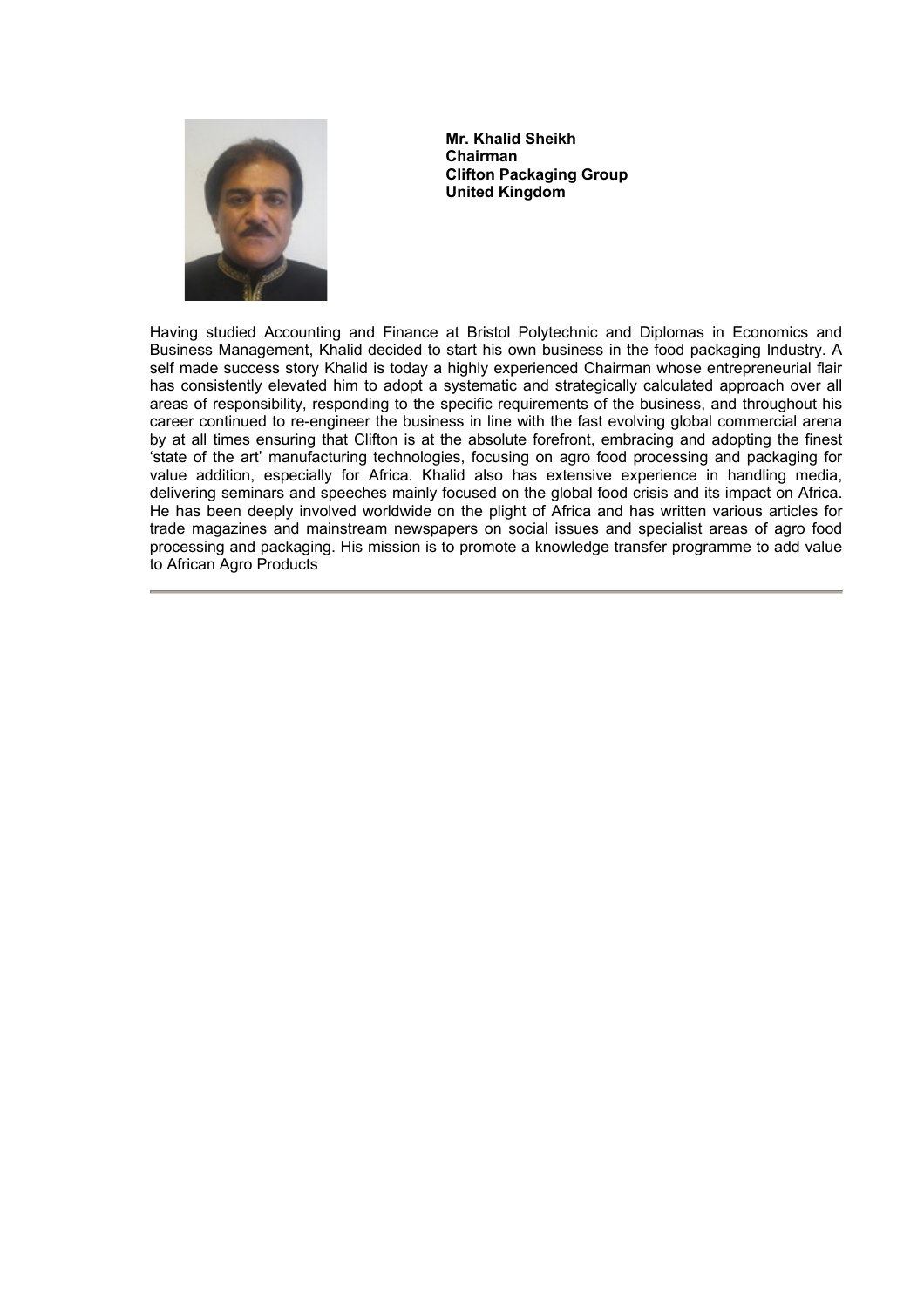

**Mr. Sunil Joseph General Manager PDS Organic Spices India** 

Sunil is both producer and exporter of several spices, tea and other products from India. Familiar with several certification schemes and cooperating with ITC in other contexts - including previous WEDFs.



**Mr. Bernhard Herold Coordinator Switzerland Fair Wear Foundation Switzerland** 

Mr. Bernhard Herold is an Agricultural Economist by profession. From 1992 until 2002 he worked for Switzerland's State Secretariat for Economic Affairs (SECO), where he first dealt with bilateral economic relations to Central and Eastern European Countries. From 1996 to 2002 he was an expert for trade in agricultural and processed agricultural products and participated in the negotiation of various free trade agreements. Then he changed to the area of development policy. First he worked for the Berne Declaration, an independent Swiss NGO working towards equitable North-South relations. Then, from 2004 to April 2006, he was the head of development policy at Bread for all, the development agency of the Swiss Protestant Churches. Among other he represented Bread for all on the Board of the Max-Havelaar Foundation (Switzerland). Since May 2007 he works for the Netherlands based Fair Wear Foundation (FWF) as Coordinator for Switzerland.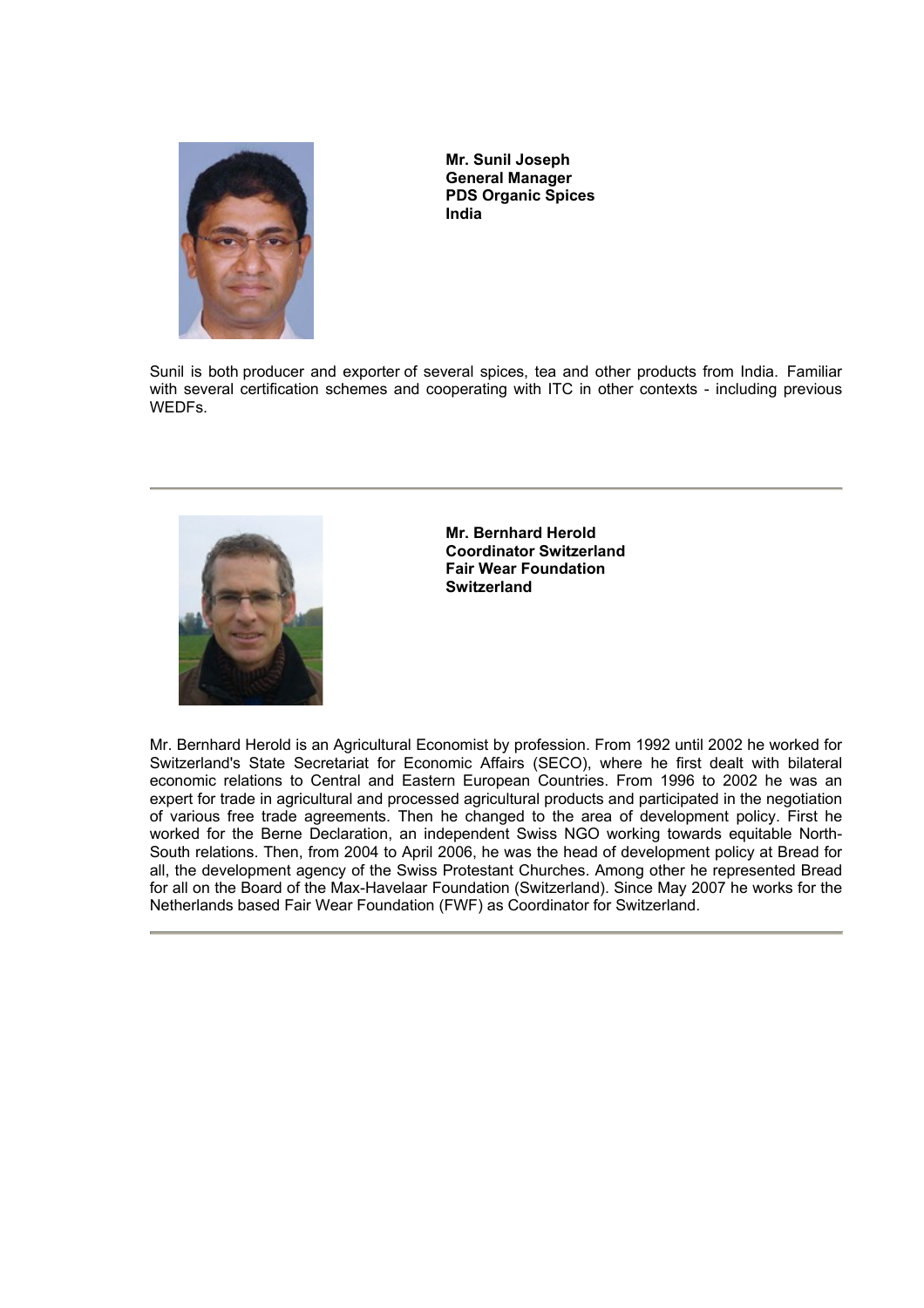

**Mr. Christopher Sellers Chief Executive Officer Agentrics USA** 

Mr. Christopher Sellers is CEO of Agentrics and an SA2 Worldsync board member. Sellers was recognized by Supermarket News as one of the top 50 executives in the retail industry. He has a broad range of global leadership experience, having led many companies and programs across the retail and consumer goods industry.

In 2004, Chris was appointed CEO of the WorldWide Retail Exchange (WWRE), which merged with the GlobalNetXchange (GNX) in 2005 to become Agentrics. Agentrics helps the world's leading retailers and their trading partners achieve greater success through shared processes, including sourcing, forecasting, data synchronization, inventory planning, and private label product management. SA2 Worldsync is a joint venture with SINFOS GmbH, which created the world's second-largest master data services firm for the extended retail supply chain.

Before joining Agentrics and the WWRE, Chris was a retail practice leader at EDS. Before that, he co-founded and was president of Syncra Systems, a collaborative technology and services provider, which is now part of Oracle. He also served as CEO and managing director of IRI Infoscan in the U.K., and introduced the first point-of-sale scanning services in Europe. While there, he established businesses and joint ventures in France, Germany, Italy, Turkey, Holland and Scandinavia.

Chris has bachelor's degree in communications from the U.S. Air Force Academy, and has also attended the University of California.



**Mr. Daniele Giovannucci Co-founder Committee on Sustainability Assessment USA** 

Mr. Daniele Giovannucci, former food company executive and senior consultant to the World Bank Group, is one of the world's most widely published authors on sustainability standards. His nearly three decades of business and development experience covers more than 30 countries and he regularly advises international bodies and governments on agricultural trade competitiveness and rural development strategies. Mr. Giovannucci is co-founder of the The Committee on Sustainability Assessment (COSA), where he is the Director of Research and he also teaches post-graduate courses (IAMB) focused on sustainability and standards such as organics in the agriculture and food industries.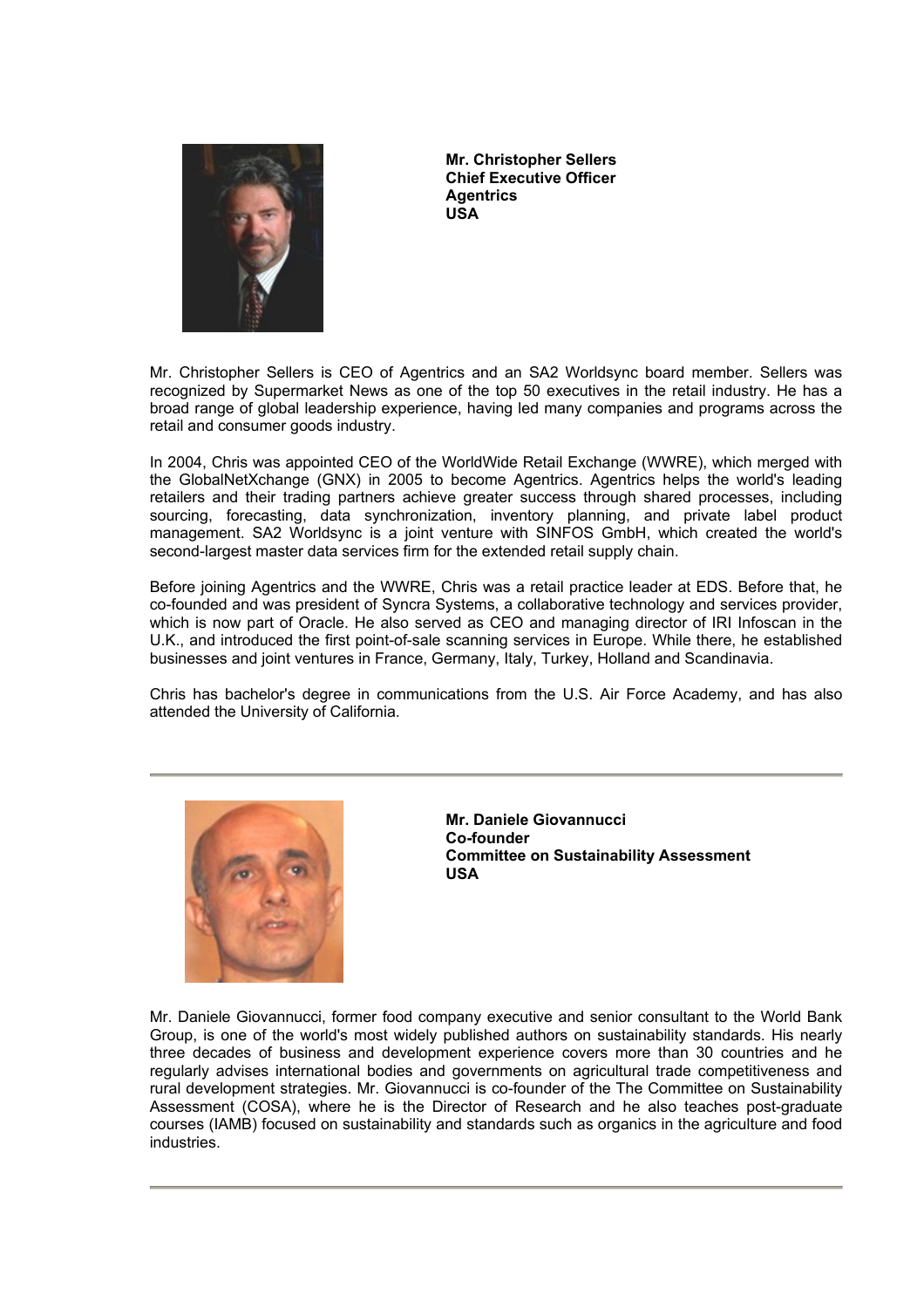

**Ms. Celine Roche Vice-President Specialty Ingredients Division North America Mane USA** 

Celine's passion for perfumery began in Digne, the Provence region near Grasse, where she was born. Growing up in such an inspiring region provided Celine with a fascination for scents and the world of perfumery.

This passion and the eagerness to discover and immerge herself in a different country and culture led Celine to move to California at the age of 20 to pursue a career in International Marketing from San Diego State University. She had previously pursued a degree at the Business School in Marseille, France.

Celine's career started at the age of 23, working in Grasse, where she learned how plants and flowers are extracted for fragrance applications. Celine has always been fascinated by the impact of our activity all around the world as we are processing botanicals from various countries.

At the age of 25, Celine decided to move back to the United States. She currently works at Mane USA, a Flavor & Fragrance Company ranking #7 in the world, as Vice President, Specialty Ingredients, Americas. Celine's motivation and passion has driven her to lead sustainable projects in Africa, Brazil and Australia; projects that have a direct impact on communities, their environment and their economy.



**Mr. Stuart Symington Chief Executive Fresh Produce Exporters' Forum South Africa** 

Mr. Stuart Symington has been CEO of the Fresh Produce Exporters' Forum for the last 7 years. The Forum is a private, non-profit company that looks after the interests of 62 South African companies that market fresh fruits to 70 countries around the world. These companies market about 75% of South Africa's fruit export volumes abroad and have a collective turnover of about R7 billion. Stuart's portfolio involves: (i) governing the administrative and financial affairs of the Forum; (ii) fostering good relations between producers and exporters; (iii) marketing its members in the international arena as accredited and reliable suppliers to deal with; (iv) developing programmes between the various government departments and the Forum members; (v) championing the industry's 3-year post-harvest innovation programme; and (vi) raising funds through SA government departments and international donor agencies. Stuart has just completed an MPhil on "Staying Ahead of the Global Pack" which examines competitiveness issues of those South African export companies procuring and selling fresh table grapes to the UK market in the deregulated era.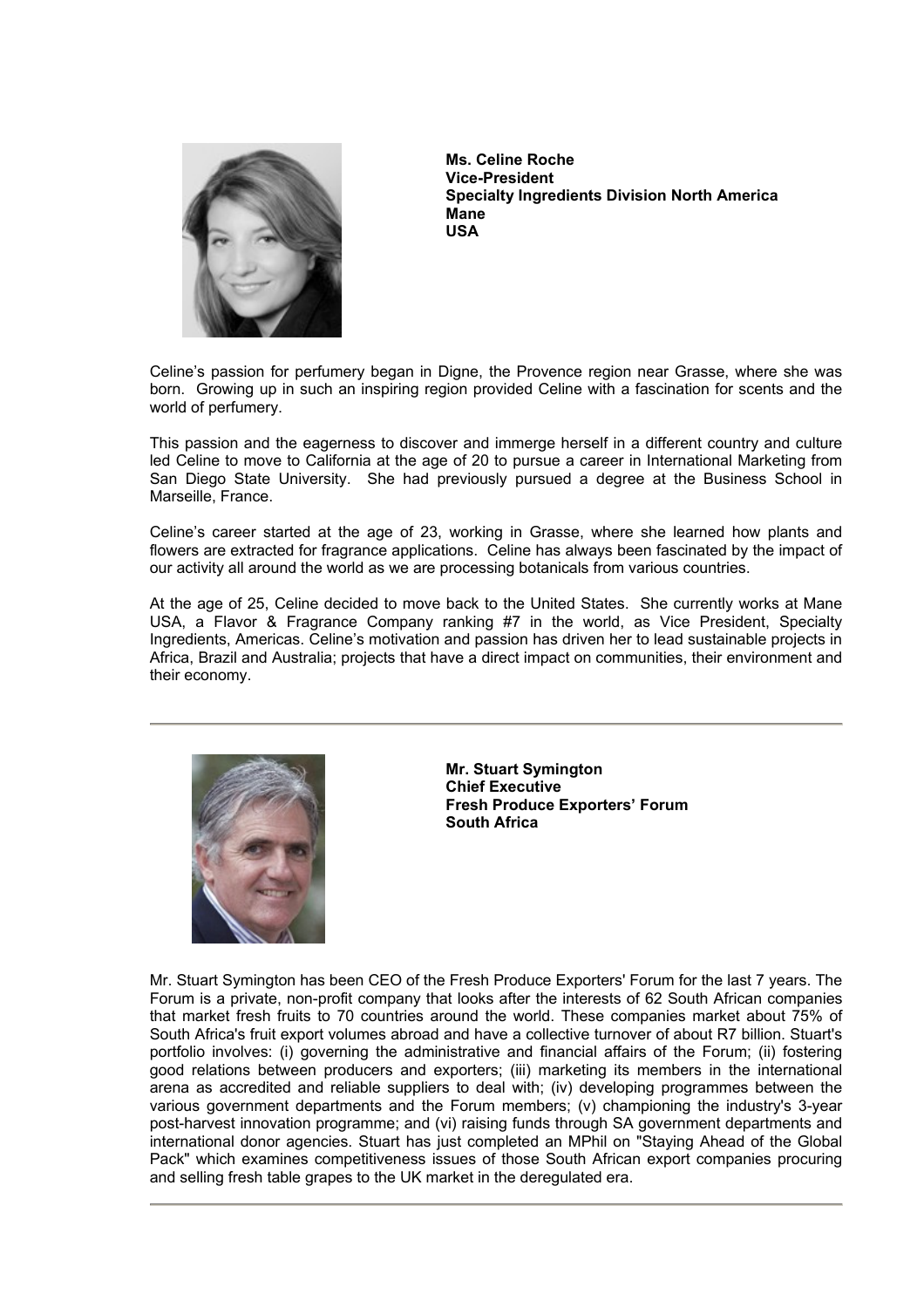

**Mr. John Whelan Chief Executive Irish Exporters Association Ireland** 

Mr. John Whelan is the CEO of the Irish Exporters' Association (IEA), which represents 70% of the total Irish export industry. He took up this position in 1999, when exports of goods and services from Ireland totalled €78bn, and has worked to support exporters in growing their trade to over €153bn by 2007. He is one of only three IEA chief executives since the founding of the association in 1951, who have also been President of the organisation, John Gough former chief executive of the Irish Dairy Board and Clem Kinsella, of Palgrave Murphy.

Prior to taking up his post at the IEA Mr.Whelan worked as operations director of the Smith Group, and in senior executive positions in Aer Lingus and Lufthansa.

Mr. Whelan has been outspoken throughout 2007, claiming that Ireland is at a crossroads in terms of our export industry, and stressing the importance of not abandoning the manufacturing sector, as we forge ahead in services exports. He explains that the manufacturing export sector has recently come under increasing competitive pressure: externally from low-cost economies such as China; and domestically from rapidly rising wage rates, energy charges and local Government charges. As a consequence, merchandise exports have shown very low growth over the past three years. He successfully pushed for a range of special provisions for the manufacturing industry in recognition of the major challenges it faced at the Social Partnership Agreement final negotiations in early 2006.

Whelan also challenged the Government on its poor record of investing in infrastructure for export of goods, particularly seaport investment and routes in and out of ports.



**Mr Ashok Sharma Director Indian Academy of Management India** 

Mr. Ashok Sharma, B Tech, MBA, FIMA, MIMC has held the position of the World President, International Federation of Purchasing & Materials Management, (IFPMM), now IFPSM (an international body of 40 countries and accredited to the UN and its specialized agencies like UNCTAD, International Trade Centre, Geneva, & UN Economic & Social Council). He has also been the President of Bombay Management Association & the National President, Indian Institute of Materials Management.

He has over 35 years' experience in the corporate world, having worked as Vice President, Blue Star Limited., Director, Mather & Platt Ltd., Chief Operating Officer, TechNova Imaging Systems Limited, and President, Pidilite Industries Limited.

Ashok Sharma holds the Bachelor of Technology from the Indian Institute of Technology (IIT), Delhi, and Master in Business Administration. He also successfully completed a programme in 'Strategic Thinking & Management' at the world-reputed Wharton School of the University of Pennsylvania, USA & has attended specialized training in Japan, France & the US.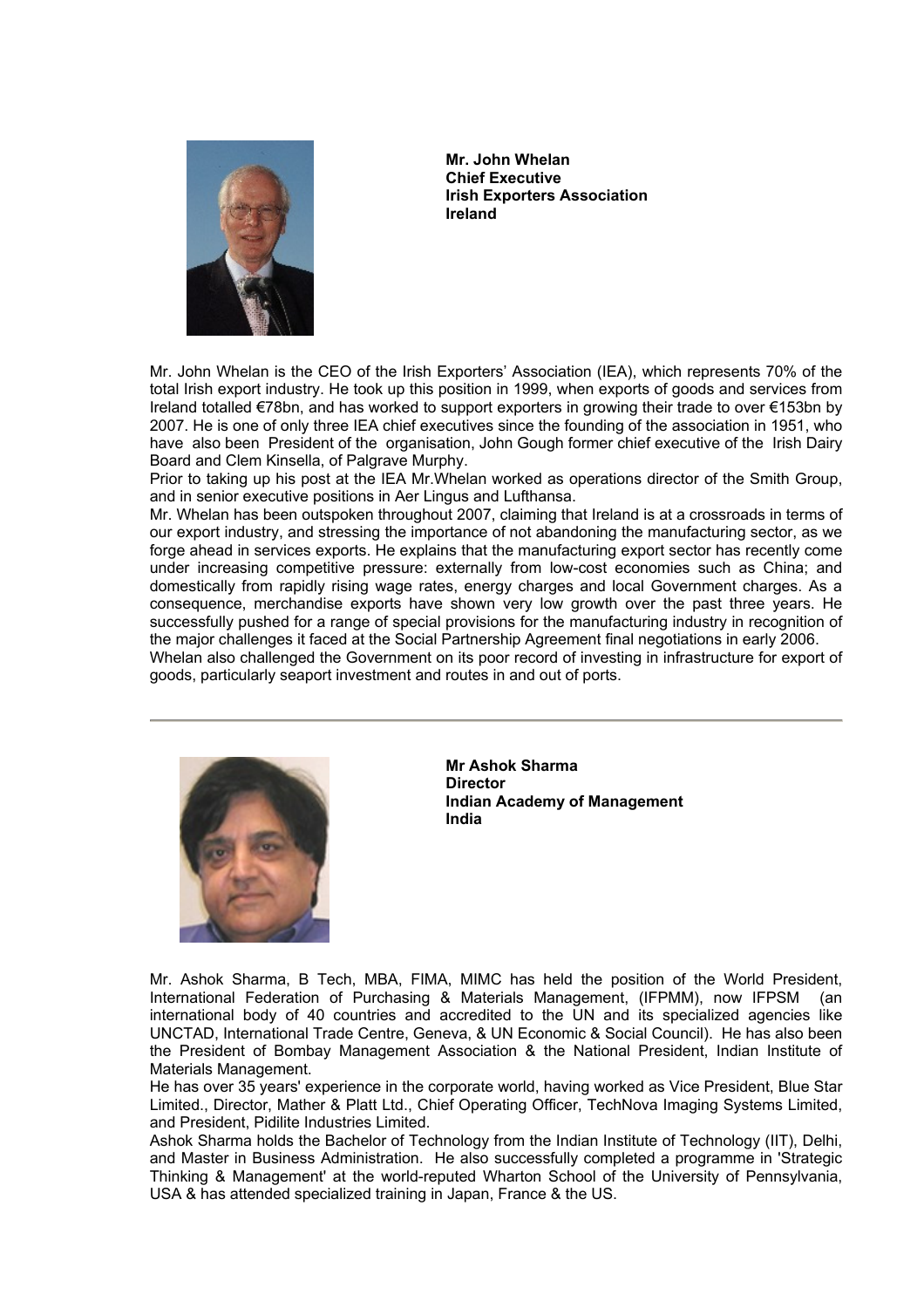

**Ms. Elizabeth A. Vazquez Executive Director Quantum Leaps, Inc. USA** 

Elizabeth A. Vazquez is the Executive Director of Quantum Leaps, Inc., www.quantumleapsinc.org, a non-profit that promotes women's enterprise development globally, and the President and Co-Founder of TradeBuilders, Inc., www.tradebuilders.com, a company that helps clients use information and communication technologies to facilitate international trade and professional networking.

Through Quantum Leaps, Ms. Vazquez is working with multinational corporations on incubating WEConnect International, www.weconnectinternational.org, an initiative to launch and grow women's business enterprise certification organizations in countries such as the UK, Canada, India, and China. The corporations that support WEConnect International are interested in diversifying their supply chain options with products and services offered by women owned companies.

As President of TradeBuilders, Ms. Vazquez has worked with government leaders and senior corporate executives on hosting Internet-based "Virtual Trade Missions" and other events in countries such as Brazil, Canada, Chile, Cyprus, India, Israel, Germany, Malaysia, Singapore, the UK and the US. She has served as a speaker at numerous international conferences, and has published articles and reports on trade, technology, and women's entrepreneurship.

Ms. Vazquez holds a Bachelor of Arts in political science and received her Master of Arts in Law and Diplomacy from the Fletcher School at Tufts University, where she studied development economics and international negotiation and conflict resolution as a Woodrow Wilson Fellow. She also completed graduate seminars at Harvard Law School, the Kennedy School of Government at Harvard University, the Heinz School at Carnegie Mellon University, and Sookmyung Women's University in Korea.



**Ms. Ronke Daniel Chief Executive Officer and Managing Director Ladmok Nigeria** 

Chief Mrs Ronke A. Daniel, is Chairman and Chief Executive Officer of Ladmok Company Ltd, based in Lagos, Nigeria. She has been an active entrepreneur for nearly 40 years, with business interests in sawmilling, wood processing, agricultural produce, merchandising and construction. She is a member of the Presidential Initiative on Cassava Promotion and Export and is also the National Vice-Chairman of the Cassava Exporters Association of Nigeria and a member of the Presidential Initiative on Cassava Promotion and Export.

Cassava (tapioca) in particular, is produced mainly by rural women who have limited or no access to requisite facilities and finance. Ladmok Company has pioneered the provision of inputs, equipment and combined with requisite capacity building and micro-finance on a soft-loan basis through a coordinated co-operative, has ensured that these rural women are incorporated into the global value chain for cassava. Amongst other bodies, Mrs Daniel also serves on the Association for Women's Right in Development and the Nigerian-Export Promotion Council. She is married with children.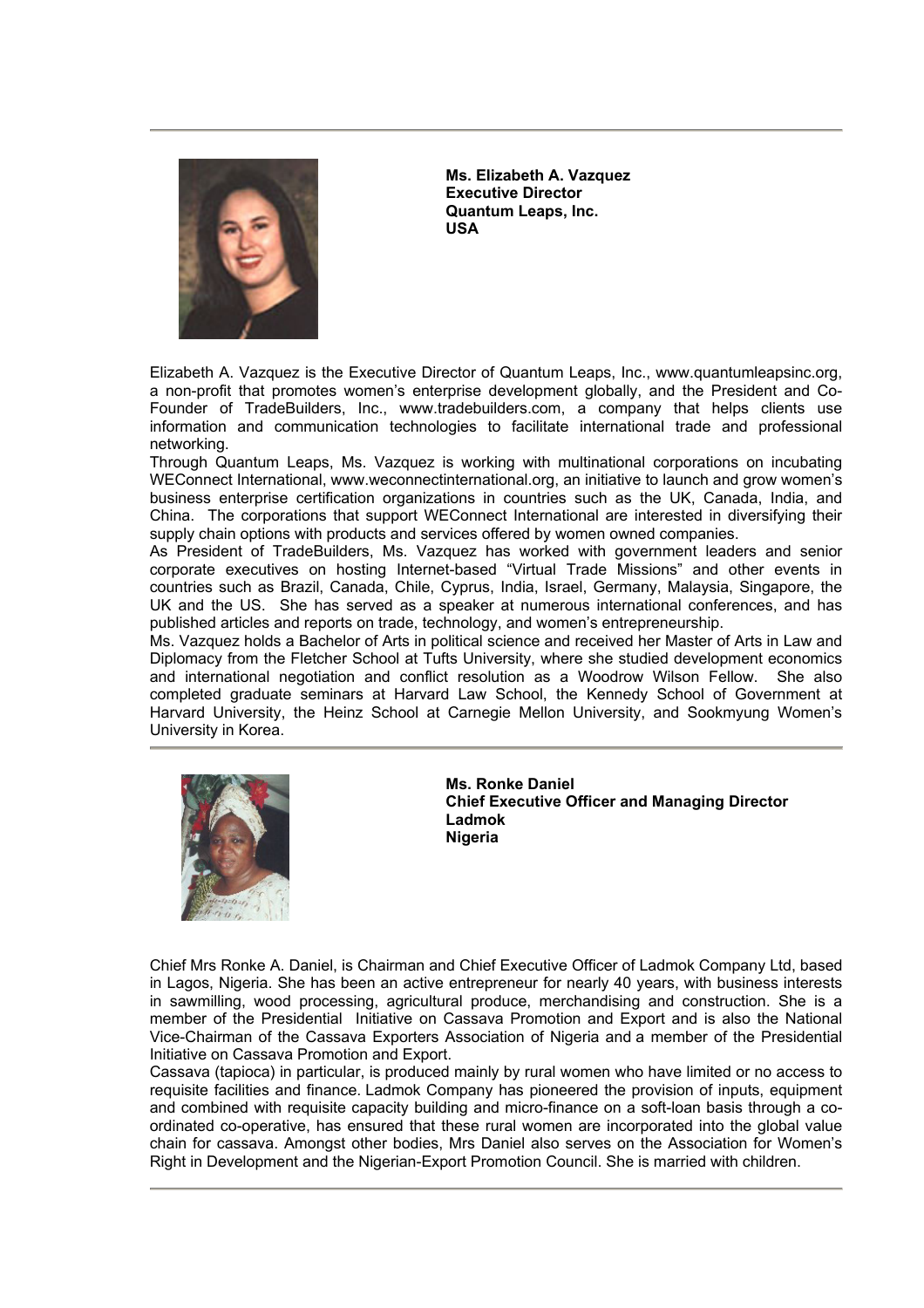

**Ms. Astrid Ruiz Thierry Executive Partner / President Women in World Markets Spain** 

Astrid Ruiz Thierry is a founding partner and Executive Partner in Mujeres en los Mercados del Mundo, S.L., a Spanish consultancy firm dedicated to integrating a gender perspective into international trade flows, advising public and private institutions on how they can apply a gender perspective as a strategic asset into international market and business planning, growth and expansion and assisting women entrepreneurs and business owners and managers to overcome the barriers they face when considering "going formal" and/or adventuring into new markets.

Her business areas of expertise focus on strategic business development and internationalization processes for SMEs, Corporate Social Responsibility, "global-minding" and personal and professional development for change and diversity management, and cross-cultural communication training. Maintaining a firm balance between business entrepreneurship, teaching, personal growth and development, and active participation in women's NGOs, she has more than 25 years of experience in project start-up, development, and management in both the for-profit and non-profit sectors.

She is President of the recently created Business Association of Economics in the Feminine, member of the Board of the Business and Commerce Association of Madrid (FEDECAM), member of the Board and Head of International Relations of the Spanish Federation of Business Women and Entrepreneurs (FEDEPE), a Member of the AENOR Technical Committee 194 in charge of developing the norm for Equal Opportunities between Women and men in Business Management Processes", and a Member of the Club of Rome.

She has published numerous articles in different business and professional magazines in Spain and participated in several international conferences and seminars to speak about women, competitiveness and poverty-reduction, Women's Equal Rights and Opportunities in Spain, from a comparative perspective with other countries, and corporate social responsibility and business internationalization from a gender perspective.

Born in Oslo, Norway and educated in the United States, with graduate degrees from Northwestern University and Chicago University, she currently lives in Madrid, Spain.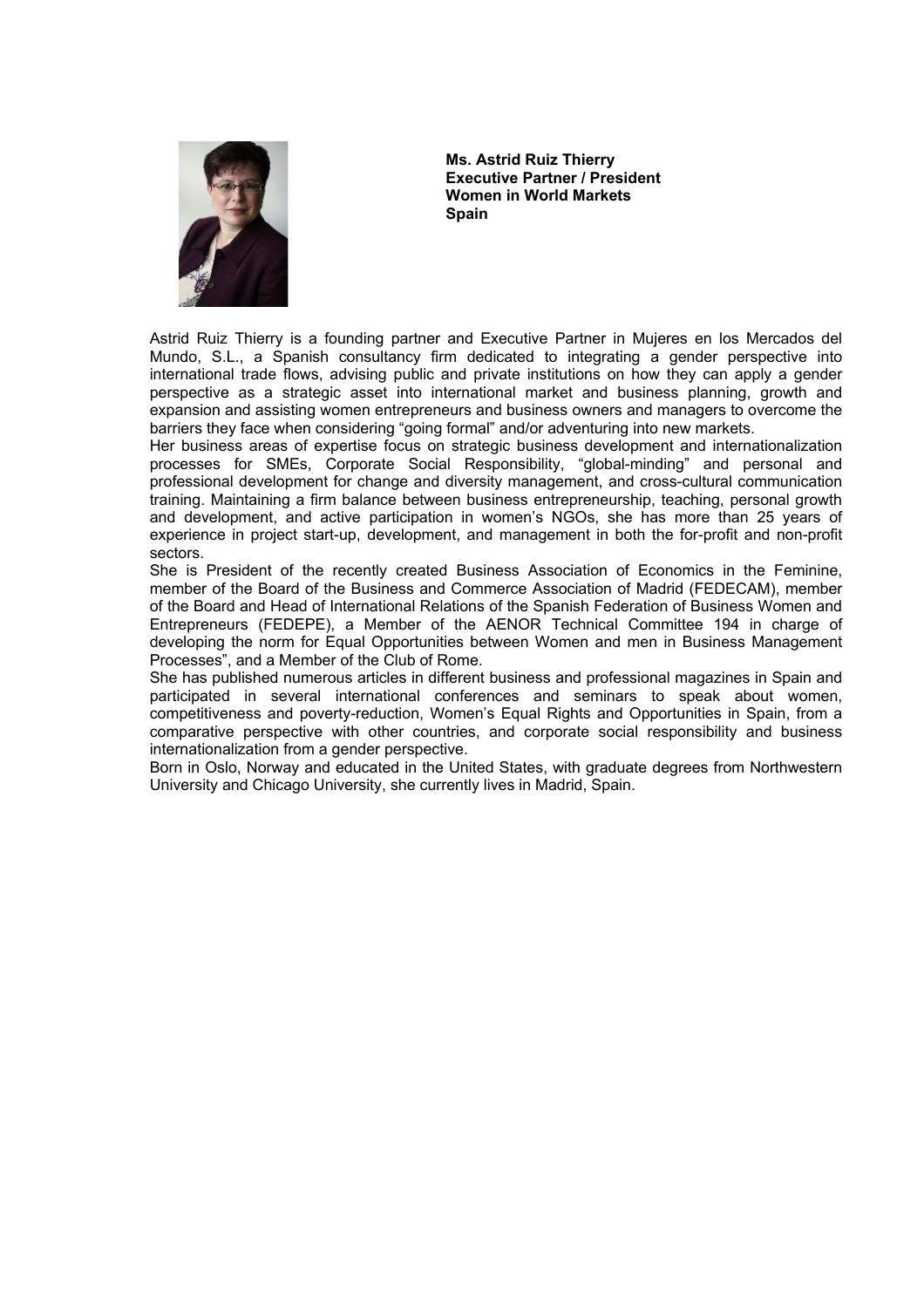

**Mr. Parag Gupta Associate Director and Head of South Asia Schwab Foundation for Social Entrepreneurship Switzerland** 

Parag Gupta is Head of South Asia and Eastern Europe for the Schwab Foundation for Social Entrepreneurship and a World Economic Forum Global Leadership Fellow. Parag worked as a strategy consultant in the private, non-profit, and international development sectors. Previously, Parag was at the Bridgespan Group where he consulted to nonprofits and foundations. He has also independently advised social entrepreneurs in the United States, Central America, and South Asia on issues ranging from country industry growth to organizational expansion strategies to metric evaluation. Mr. Gupta also founded a social enterprise dedicated to engaging Diaspora communities in building government-civil society partnerships and was recognized as one of the top 23 budding social entrepreneurs in 2006 by the Echoing Green Foundation.

Parag holds a Bachelor of Arts in Political Science from the University of Chicago with Honors. He also holds a Masters in Public Policy from the Kennedy School of Government at Harvard University



**Ms. Karen Tramontano President Global Fairness Initiative (GFI) USA** 

Ms. Karen Tramontano served from 1997 to 2000 as Assistant to President Clinton on issues of labor,international trade and development, and various other foreign and domestic issues. While serving as Assistant to President Clinton, Ms.Tramontano was also the Counselor to Chief of Staff John Podesta. Ms. Tramontano is a Senior Advisor to the International Labor Organization's Director General and a Principal of Dutko Global Advisors. She has also served as Chief of Staff to John Sweeney at SEIU. Ms. Tramontano has experience in local Government, serving as the Chief of Staff to Washington D.C. Mayor Sharon Pratt Kelly.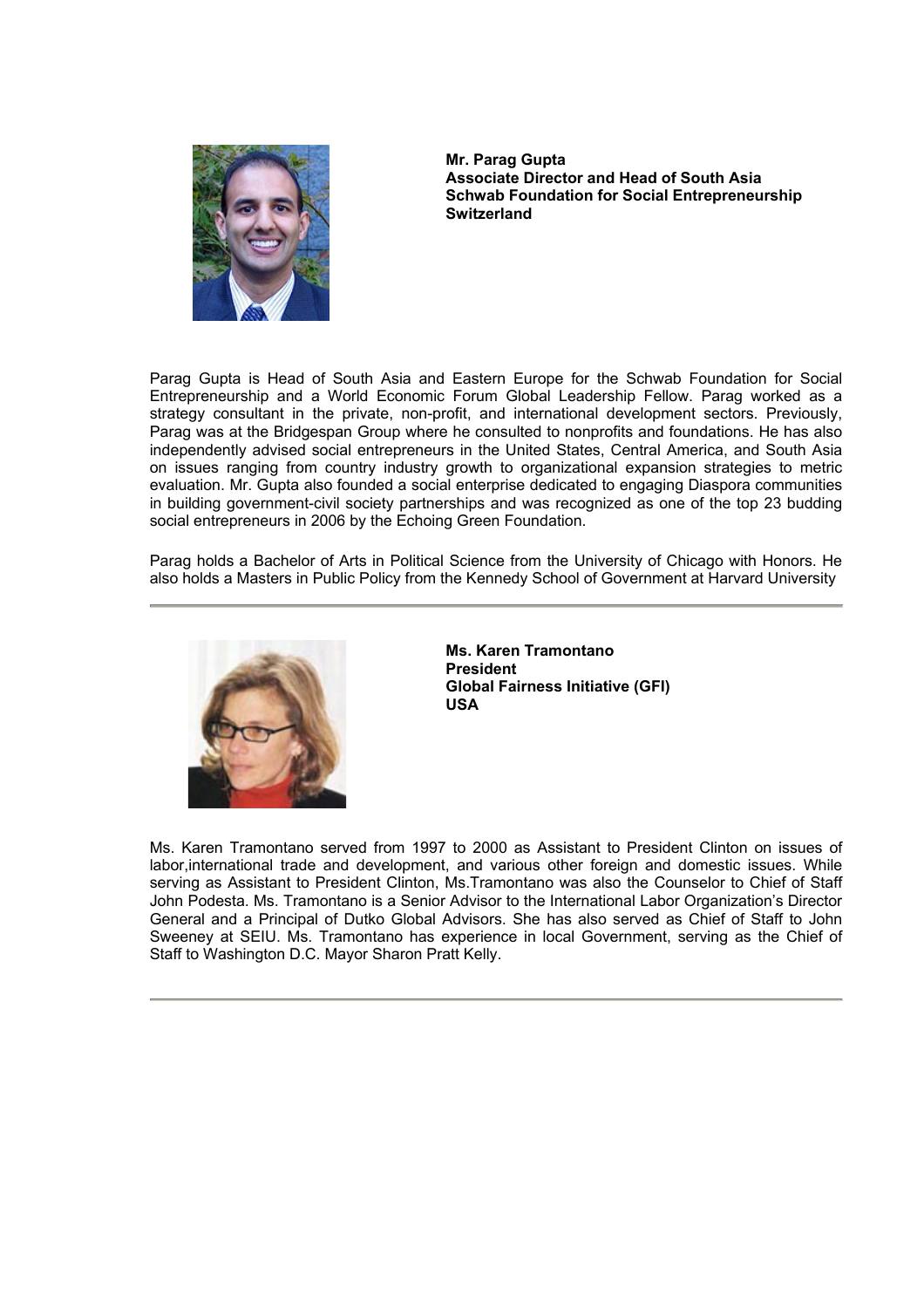

**Ms. Neelam Chhiber Founder Director Industreecrafts pvt. Ltd, India** 

Ms. Neelam Chhiber, Industrial Designer, National Institute of Design, India, 1986. She is a founder director at Industree Crafts Pvt. Ltd. And the Managing Trustee of Industree Crafts Foundation, Bangalore India. Neelam has guided this hybrid social enterprise so far, to a turnover of a million dollars, membership in International Fair Trade, working with over 3000 rural producers, selling to over 50 stores in India and exporting to companies such as IKEA, Interface, Crate and Barrel. The non-profit works with the Indian government, and affiliated programs, towards the needs of small rural producers, and is currently also working on the formation a Global Natural Fiber Producers Federation. INDUSTREE is dedicated to providing rural livelihoods in India through the artisanal sector, producing contemporary products. It has a for profit design, distribution, retail and export model, while the production base is in the process of being converted to an MFI base. The current strategy being employed is the conversion of the for-profit, into becoming part producer owned, while the production base belongs proportionally, more to producers.



**Ms. Anne MacCaig Chief Executive Officer Cafèdirect PLC United Kingdom** 

Ms. Anne MacCaig was recently appointed as Cafédirect's Chief Executive, bringing with her a wealth of business and marketing experience to the UK's largest 100% Fairtrade hot drinks company.

Most recently, as Ribena's Marketing Director, Anne led the brand's strategic turnaround. In this role she worked with blackcurrant growers and The Wildlife Trusts to encourage diversity on British blackcurrant farms. She also ensured Ribena was the first major UK soft drink to use 100%recycled plastic bottles. In the past 20 years she has worked with major brands here in the UK and abroad, including Persil and Rolls-Royce plc. She founded 'The Nature Room 'working with 'The Joined Up Design for Schools' programme to encourage disadvantaged children to improve their environment through gardening. She also designed gardens for the television show Model Gardens. She has an economics degree from the University of Birmingham.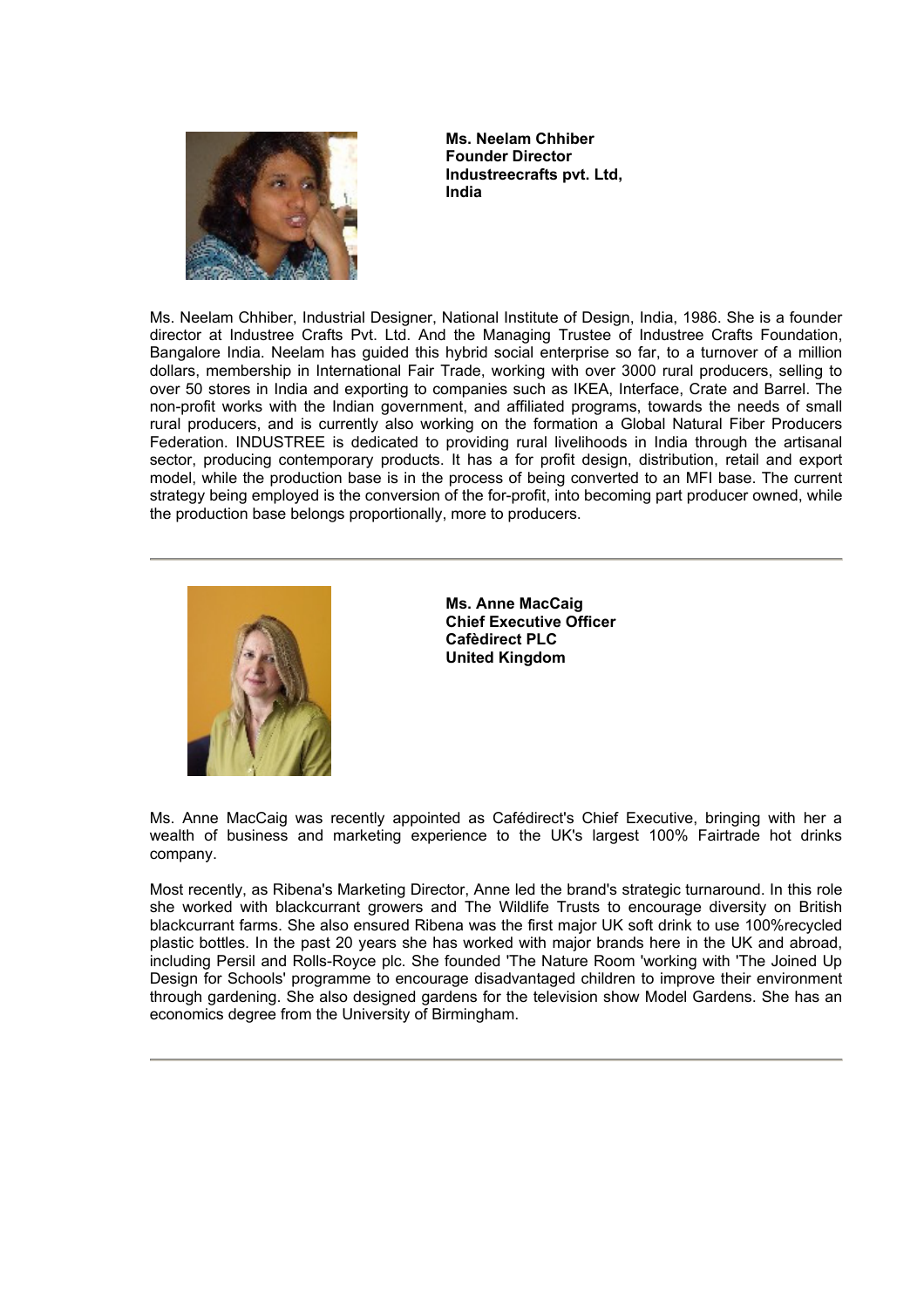

**Mr. Willington Wamayeye General Manager Gumutindo Coffee Cooperative Uganda** 

Mr. Wamayeye started out working for Bugisu Cooperative Union in the 1980s, as planning and development manager. He was recruited in 1998 at the start of the Gumutindo quality improvement project, and continued as coordinator and secretary when Gumutindo was registered as a farmerowned cooperative in 2003. He is now the General Manager. He has a thorough knowledge of coffee from the field to the factory. He is extremely good at mobilizing farmers to produce their best coffee and to take a real pride in their skills, and is a driving force behind Gumutindo.



**Mr. Marc Sidwell Media Consultant International Policy Network United Kingdom** 

Marc is based in London, and having worked in a number of fields, including speechwriting, educational consultancy, as a scriptreader for London's West End and as an internet TV cultural commentator. He has been working in the UK policy environment for the last three years and has been a research fellow of the New Culture Forum since 2007. Was also a section head at the Henry Jackson Society [Strategy and Governance] from 2006, (but due to pressure of time is now an HJS associate fellow). He has run the Bastiat Prize for journalism, a global English language prize in defence of economic and political freedom, for the last two years for International Policy Network and has just started a new position with IPN dealing with more general media work. Recently been made a media fellow of the Institute for Economic Affairs, where he is helping to promote a new publication on climate policy. He also works on the new national monthly magazine Standpoint as a subeditor/factchecker and as an occasional contributor. His writing has been published by the Social Affairs Unit, the Catholic Herald and the Salisbury Review. He wrote Unfair Trade, a critique of "fair trade" in early 2008 for the Adam Smith Institute, and has since argued that thesis at conferences and in national and international media. He will be discussing the topic in Brussels in November at a CEPS event. He also has a forthcoming publication on religion and poverty, to be published by the Social Affairs Unit this autumn, and an anthology on the history of liberal education to be published by Imprint Academic in 2009. In between all of this he is also working on a book discussing the philosophy of shopping.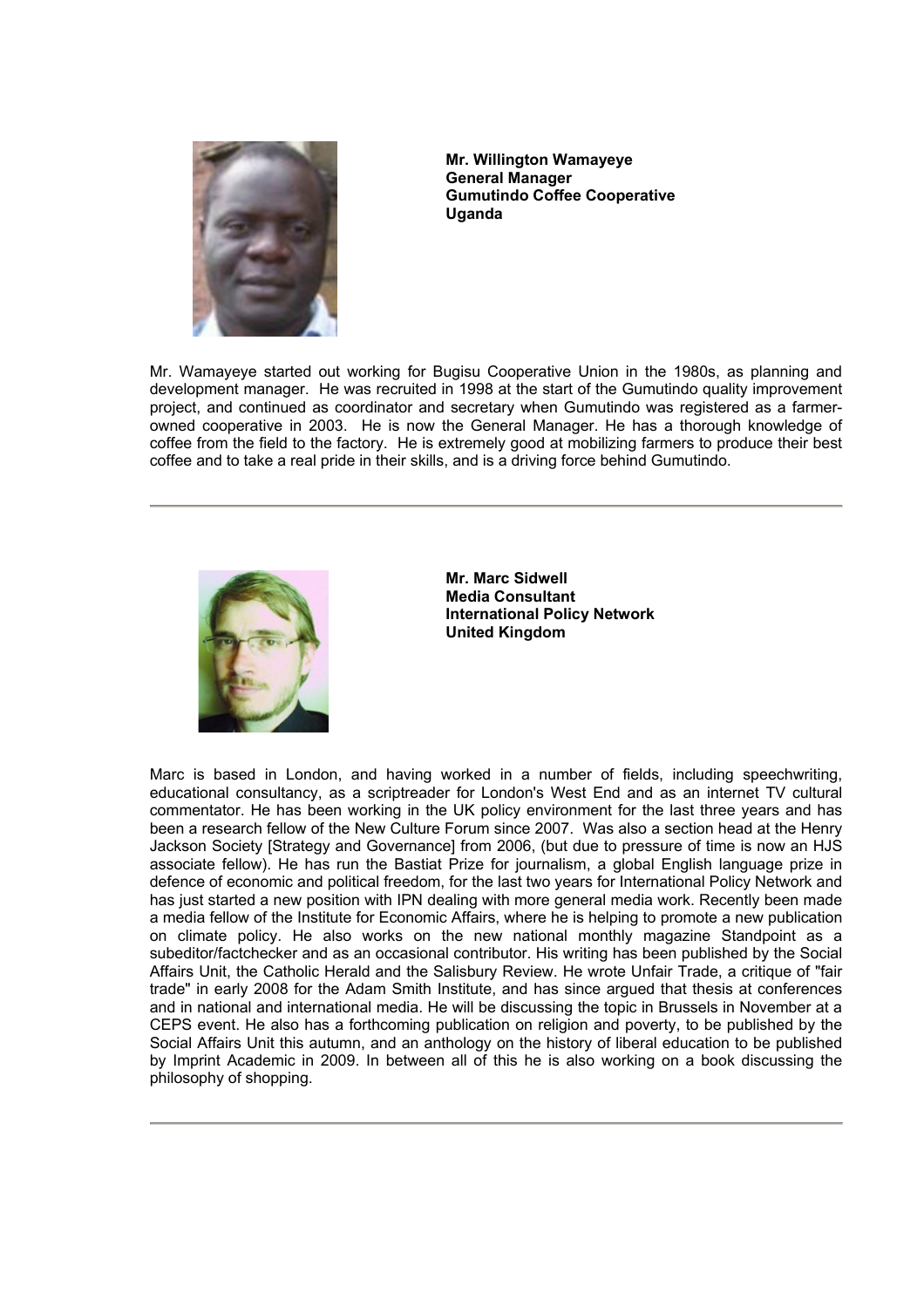

**Ms. Karen Ellis Programme Leader Business and Development Performance Programme, International Economic Development Group, Overseas Development Institute (ODI) United Kingdom** 

Ms. Karen Ellis is a Research Fellow and Programme Leader of the Business & Development Programme at the Overseas Development Institute. She is an economist who has focused on trade, investment, growth, and the role of the private sector in development throughout her career, previously at the UK Department for International Development (DFID), HM Treasury, and in economic consultancy. Karen is leading a research programme looking at the need for and potential design of a new kind of ethical product label, which captures the development benefits associated with food exports from developing countries, and incentivises supermarkets, importers and food product manufacturers to improve their contribution to development.



**Mr. Ged Buffee President The African Organic Farming Foundation South Africa** 

Ged Buffee is an international branding specialist and social entrepreneur with over 20 years of international marketing experience with a record of performance marketing organic products. More recently Ged has re-aligned his professional ethics putting his experience and talents to work with market differentiation mechanisms and trends (sustainability, organics, certified forestry), that factor the economic values of the ecosystem, provide eco-conservation incentives and most importantly deliver transformational environmental, social, market and financial benefits for Developing Countries' poor producers. He has also has evolved a new Integrity Branding model that sees existing brand value and reputation boosted by social purpose value. Integrity Branding, at the intersection of brand marketing, CSR and Consumer Social Responsibility (CnSR), creates value with Values and profit with Principles to deliver Social Return on Investment (SROI). He is founder of African Organic Farming Foundation (www.africanorganics.org) and Heads FiBL's Africa Program.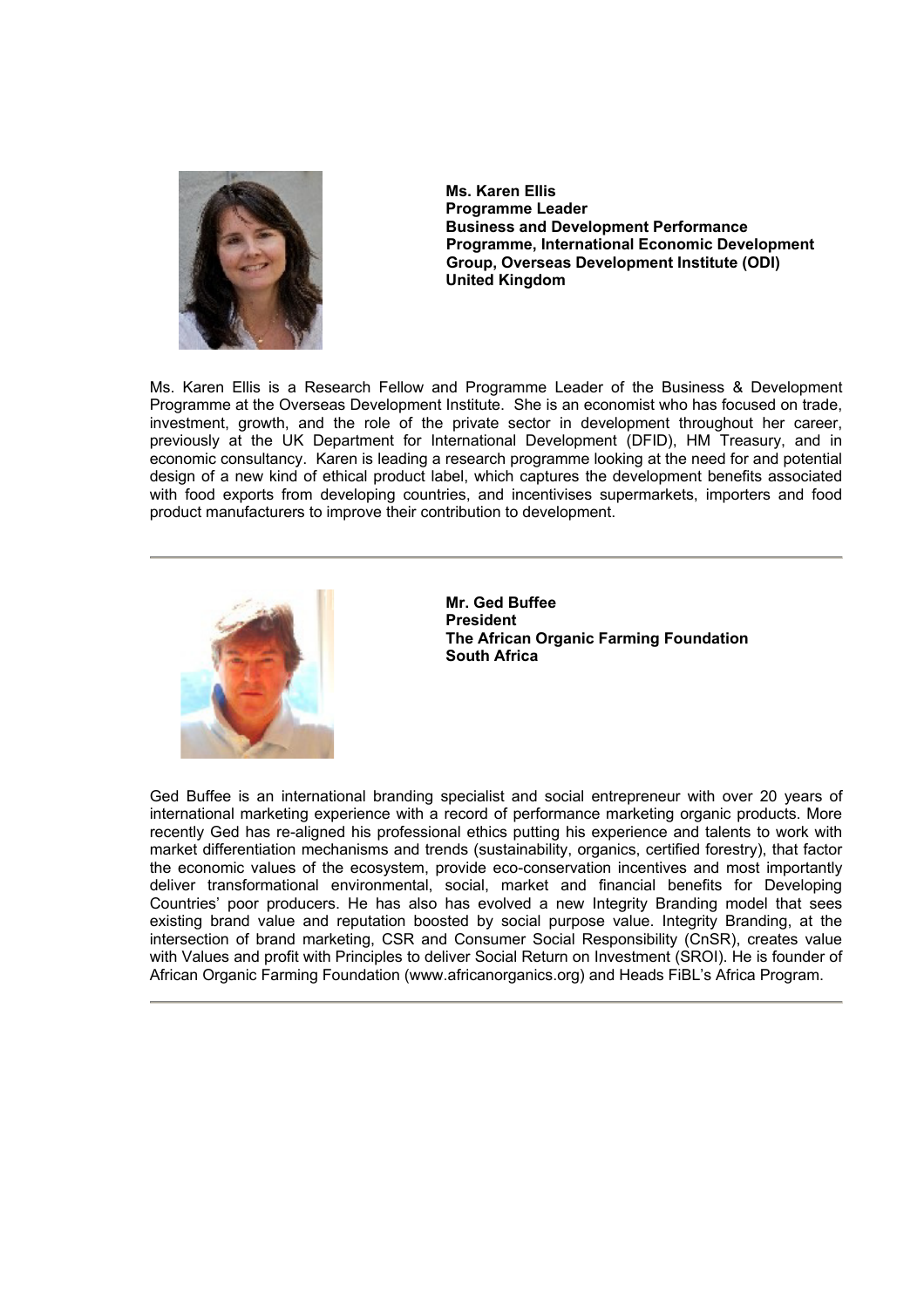

**Mr. Ian Sanderson Head International Cooperation and Development Deloitte SA Switzerland**

Ian Sanderson leads Deloitte's International Cooperation and Development team in Geneva, Switzerland. He has a degree in Economics (summa cum laude) and is also a Chartered Accountant. He is an expert on international accounting standards and has been published in numerous accounting magazines worldwide. His specialist interest is the application of accounting standards to the developing world and how this can lead to increased trade and economic growth through attracting inward investment. His other main areas of interests are risk management and building accounting capacity in the world's Least Developed Countries.



**Ms. Telojo Onu Managing Director Caribbean Institute of E-Business and International Trade St. Vincent & the Grenadines** 

Ms. Telojo Onu, is a Knowledge4Development & International Trade Consultant and holds a MSc.eqv. E-Business/E-Commerce Management, Analysis & Consulting, Pg.Cert International Trade Policy and Executive Masters (EMA) Research Fellow in e-Governance at the Swiss University of Technology in Lausanne (EPFL), with a special focus on Practical Solutions for Rural e-Governance for Advancing Knowledge in the society. Ms. Onu also has practical experience in enetwork development and use of ICT applications for both the private and public sector, she has experience in PPPs, and designed a Strategic Alliance Program Strategy for export development for St. Vincent & the Grenadines.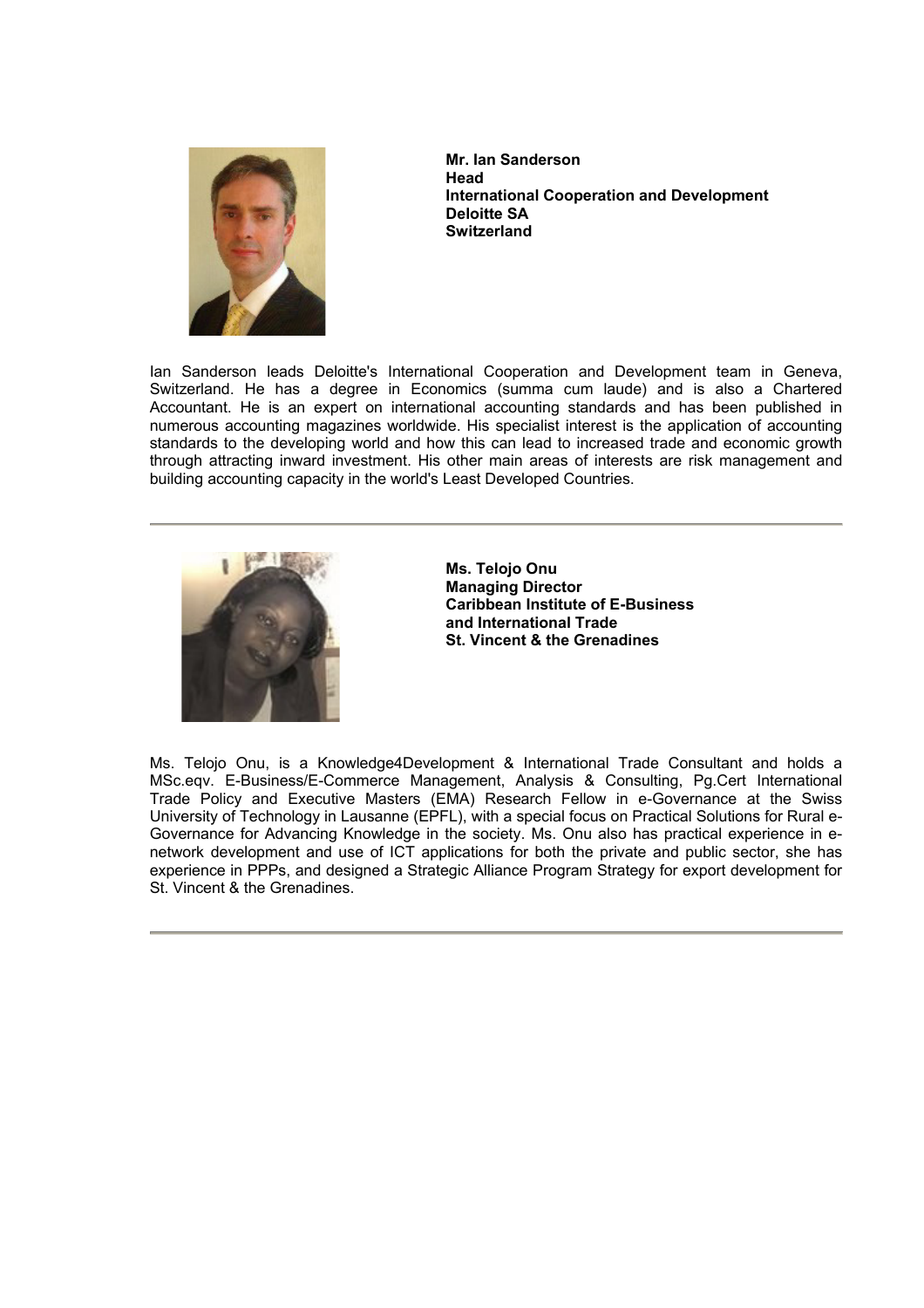

**Mr. Robert Jackson Managing Principal Audit Education South Africa** 

Rob Jackson has a Bachelor of Accounting degree, a Master of Commerce (cum laude) and is a Chartered Accountant. He has been a University academic for the past 30 years, in that time serving as Dean of Commerce at Rhodes University, Grahamstown, South Africa; as well as being the former Head of Department of Auditing, University of Natal, South Africa. He was also Chief examiner and moderator for a number of years for the Independent Regulatory Board of Auditors (IRBA), South Africa for professional qualifying examinations. He is the author of two auditing texts prescribed at all tertiary institutions in South Africa (publications now into their 12th and 19th years respectively). His current activities involve advising tertiary institutions on various aspects of the academic education of prospective chartered accountants in South Africa. He has a particular interest in ethics and corporate governance.



**Mr. John James Programme Director Southern African International Business Linkages (SAIBL) South Africa** 

Presently Director of the Southern African International Business Linkages, a \$36 million programme promoting and facilitating business linkages and trade for SME enterprises in South Africa. Obtained a Master of Philosophy Degree in Economic Development from Glasgow University, Scotland. Holds diplomas and certificates in Public Sector Management, Business Management, Venture Capital & Development Finance, Company Directorship, Monitoring & Evaluation Methods, Personal and Business Coaching. Prior to his present position, John was Regional Manager & General Manager of the International Finance Corporation's African enterprise development programme, the Africa Project Development Facility and is a former Senior Manager in the Ministry of Finance and later Zimbabwe Development Bank. Born in Zimbabwe on 19 January 1948, he is married with 3 sons and one daughter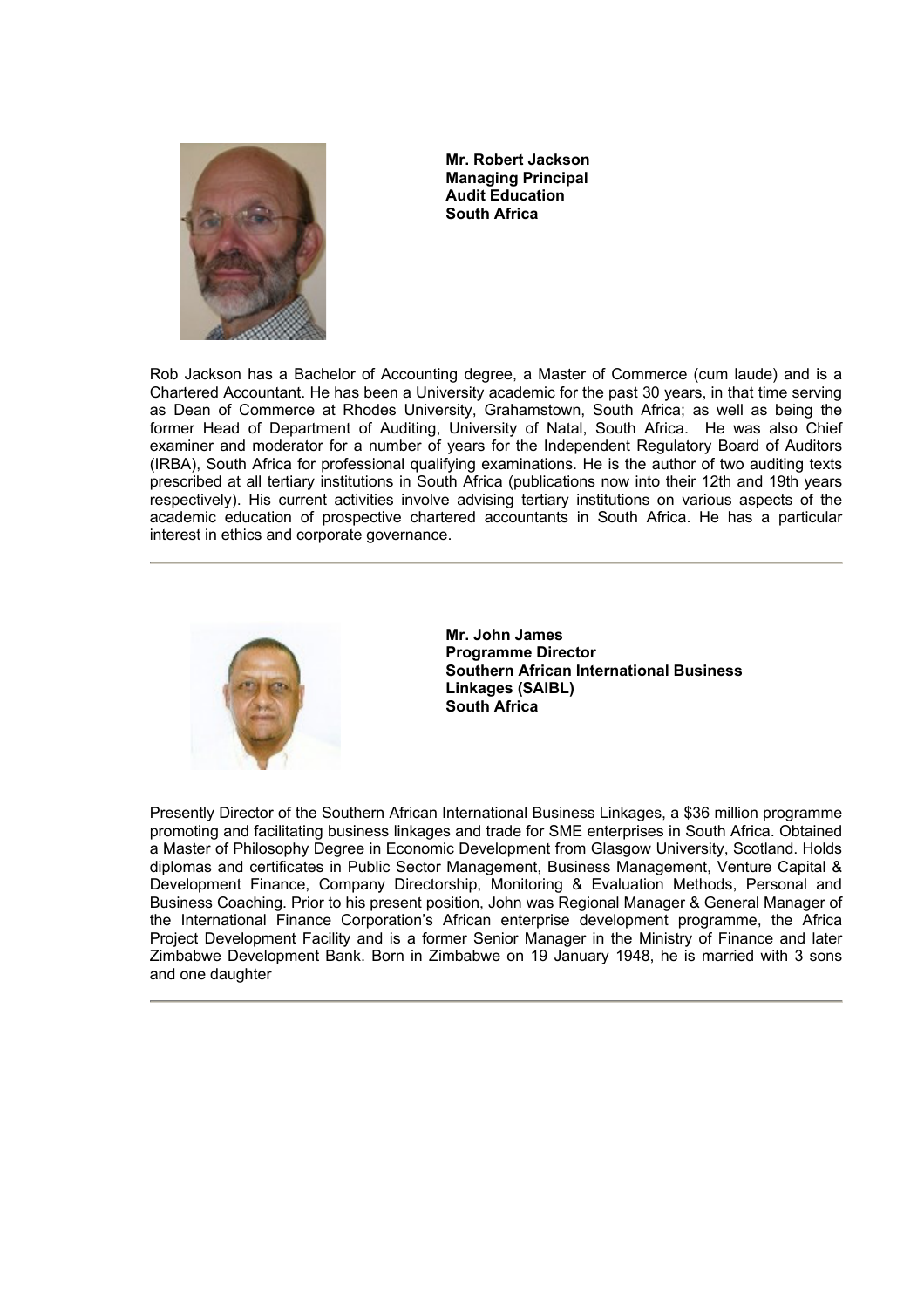

**Mr. John Viljoen Managing Director, Iedex group of companies Australia** 

Mr. John Viljoen is the Managing Director of the iedex group of companies which specialise in strategy consulting services and the development of software solutions that support strategy development and implementation. As a consultant he focuses on strategic analysis, including the application of sustainability principles to business models.

John holds a PhD in strategic management and is the author of the best selling Australian strategy text 'Strategic Management: Planning and Implementing Successful Corporate Strategies'. He was born in Zimbabwe, educated in South Africa and migrated to Australia in 1987.

Prior to establishing iedex, John was Professor of Management at Deakin University in Melbourne and Director of Deakin's suite of MBA Programs



**Ms. Harriet Lamb Executive Director The Fairtrade Foundation United Kingdom** 

Ms. Harriet Lamb has been Executive Director of the Fairtrade Foundation since 2001, after moving from being the Acting Director at the Fairtrade Labeling Organisations International (FLO) in Bonn the global umbrella body for Fairtrade. Prior to that she led the campaigning work of the World Development Movement and held a range of other roles, including campaigning for a minimum wage in Britain while at the Low Pay Unit. She has travelled widely in the developing world, including spending 18 months in India working with farmers in rural villages and landless labourer cooperatives. Awarded a CBE in the New Year's Honours List 2006 for her contribution to Fairtrade. She is a highly experienced public speaker and media spokesperson and has written a wide range of publications on development issues.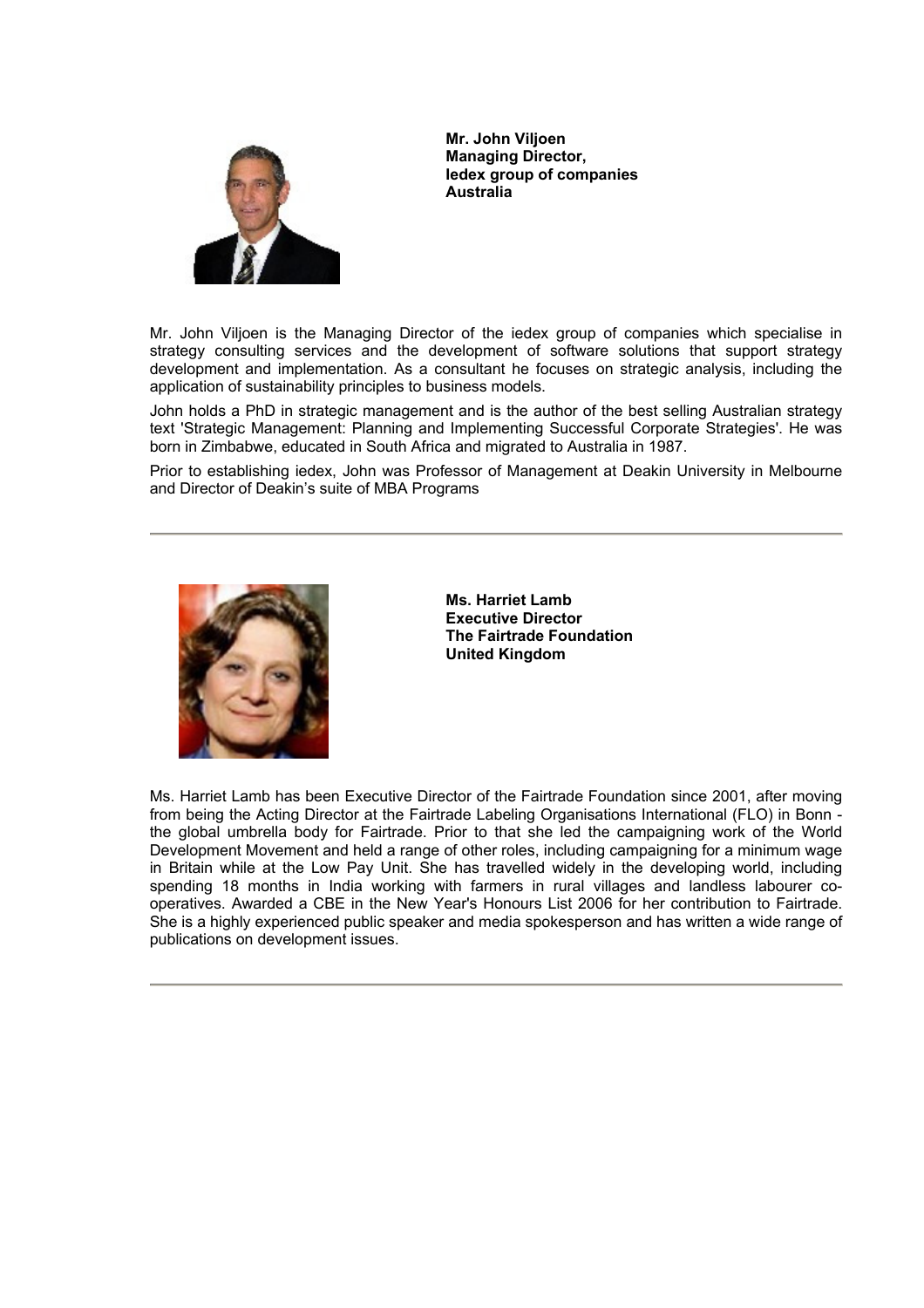

**Mr. Craig Davis Chief Creative Officer JWT Worldwide United Kingdom** 

Craig graduated from AWARD School in Sydney and started his own agency. After a few years, having won business for fashion, financial services, technology, travel, tourism and government clients plus a host of creative awards, Craig sold his shares to his partners and moved to Singapore as Executive Creative Director of Saatchi & Saatchi. Within a year Craig was promoted to Regional ECD Asia/Africa and moved to Hong Kong.

Under his leadership the agency won Regional Agency of the Year, and helped Saatchis win International Agency of the Year at Cannes and Network of the Year titles from both Ad Age and Adweek. In 2003 Craig was named one of the world's Top 100 ad people by Ad Age and Advertising Person of the Year by Campaign Brief.

The following year he joined JWT as Chief Creative Officer for EMEA and helped the agency win the global HSBC account and the 3G launch for Vodafone.

In 2005 Craig was given global responsibilities for the creative leadership of the network. He has established JWT's Worldwide Creative Council and introduced a simple communications philosophy around the value of time that helps measure, benchmark and improve the network's creative output.

Since he joined the company JWT has made the biggest upwards leap in the history of the Gunn Report and JWT's Cannes tally has increased more than five-fold. In 2008, JWT won 39 Lions finishing 4th behind BBDO, DDB and Saatchis in the network rankings.

In the past 12 months, besides constantly sweating JWT's creative improvement, Craig has helped JWT win the global Nokia business, become the first ever guest editor of the Gunn Report, served as President of the Cannes Film and Press juries and become the fastest Australian to complete a marathon at the North Pole.

He lives in London with his wife and three kids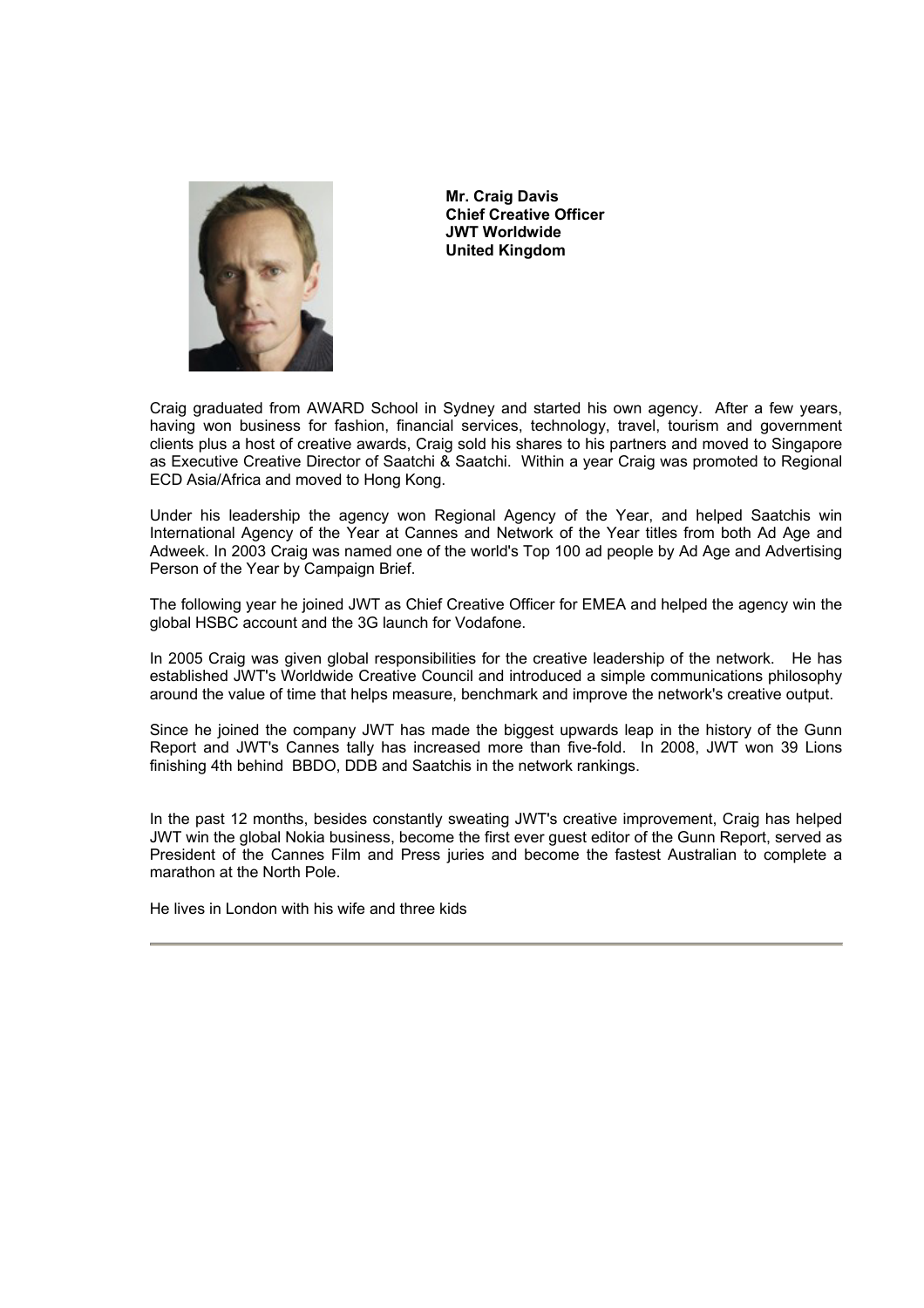

**Mr. Grant Aldonas Principal Managing Director Split Rock International USA** 

Grant Aldonas is the founder and principal managing director of Split Rock International, Inc., a global business consulting and investment advisory firm in Washington, D.C. He also serves as Chairman of Agora Capital, a microfinance lender, and as a Senior Adviser to the Center for Strategic and International. Before founding Split Rock, Grant served, from 2001 to 2005, as the U.S. Commerce Department's Under Secretary for International Trade and the Executive Director of the President's Export Council. In that capacity, he served as one of the president's principal advisers on trade and international economic policy and oversaw the U.S. government's export promotion programs, including the development of its national export strategy.



**Mr. Stephen Browne Deputy Executive Director International Trade Centre( ITC)** 

Stephen Browne, a British national, joined ITC as its Deputy Executive Director in March 2006. Trained as an international economist at the Universities of Cambridge and Paris, Mr Browne began his career as a consultant in London with the Economist Intelligence Unit. In 1976, he joined the United Nations (UN), where he has spent the last 29 years.

He was employed first as a researcher at the UN Economic and Social Commission for Asia and the Pacific. He then spent 21 years with the United Nations Development Programme (UNDP), with assignments at headquarters in New York and in the field. He was posted to Thailand, Somalia, Ukraine and Rwanda, where he was Assistant, Deputy and then UNDP Resident Representative and UN Resident Coordinator. He was the first UN Representative in Ukraine, heading an office that served the UN system as a whole. During his appointment in Rwanda, four years after the genocide, he was mainly concerned with organizing UN assistance in the post-conflict transition from a humanitarian to a development phase. At the time of his assignment, it was UNDP's largest country office (160 people) in a country with 1,500 UN staff from various agencies. At headquarters in New York, he served in various capacities, including leader of the Management Development Group and the Information and Communication Technology for Development Group. He has been responsible for UNDP's trade portfolio and for collaboration with ITC and UNCTAD. For his third stint at headquarters, he was in charge of economic and social policy, including trade and globalization issues. His last post was head of policy and programmes at the UNDP Regional Centre in Bangkok. Mr Browne has published four books on aid and development (a fifth is in progress) and about 100 articles on development topics. He is a regular participant in international conferences on globalization and other issues.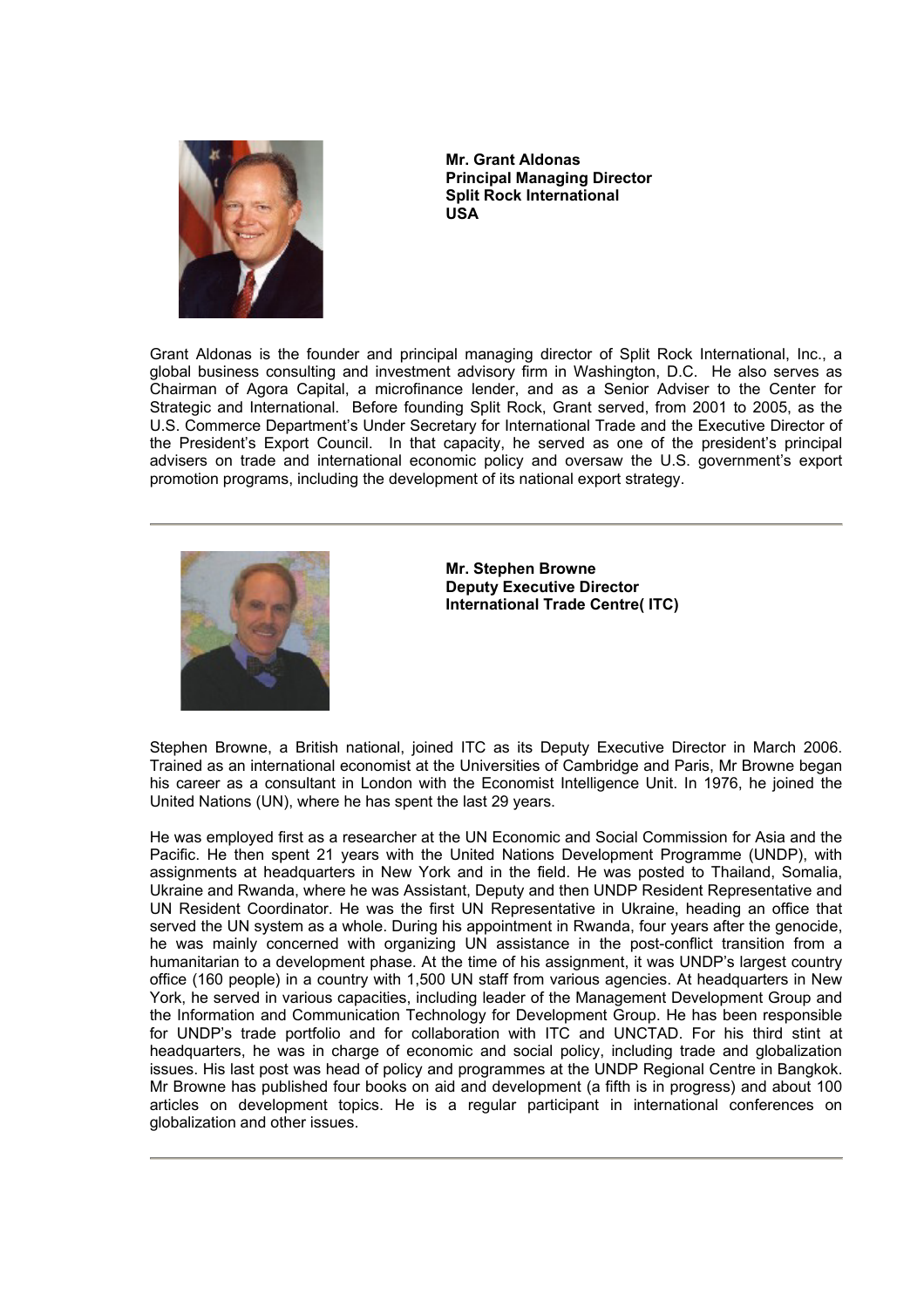

**Mr. Hans Peter Egler Head, Trade and Clean Technology Cooperation Development State Secretariat for Economic Affairs (SECO) Switzerland** 

Mr. Hans-Peter Egler, Head Trade promotion of the Economic Cooperation and Development Department of the State Secretariat for Economic Affairs, SECO (formerly the Federal Office for Foreign Economic Affairs, BAWI), is responsible for trade related technical cooperation, including environmental and social standards.

From 1994 to1998, his main responsibility at SECO concerned investment promotion measures and export financing for Latin America. Previously, from 1992 to1994 he held the position of vicecoordinator at the Swiss Development Cooperation Office (SDC/DEZA) in La Paz, Bolivia, and from 1990 to 1992 he was responsible within BAWI for bilateral trade relations between Switzerland and Latin America. He started his career 1988 with the introduction of the office automation at BAWI, after having graduated, in 1987, from the University of Berne with a master in political science and business administration.



**Ms. Susana Cabeza de Vaca Minister Coordinating Ministry of Production Ecuador**

Susana Cabeza de Vaca, the new Coordinating Minister of Production, has a long history of supporting the development of the country, from the fields of education, production, international finance and volunteering for social service in Ecuador. She made his studies at Kalamazoo College in the United States, and continued his studies at Michigan State University where he became a PhD PhD Candidate (c). Dra. Cabeza de Vaca worked on behalf of Chase Manhattan Bank in Ecuador, where he was Financial Controller, Manager of Human Resources and finally his representative in the country. Later he worked for over 10 years at National Textiles SA where he served as Marketing Manager, Human Resources Manager and finally a member of the Board of Directors of the Company, before taking off to head the School of Development Administration of the then newly formed San Francisco University of Quito. Since 1998 she has been the Executive Director of the Fulbright Commission, an institution created from a binational agreement with the United States to grant scholarships to the best Ecuadorian candidates in all races. Susana has also been an activist in permanent social and environmental causes. He has been president, Quito Chapter of Nature Foundation, Member of the National Bureau of the same institution; member of the Board, Cooperators Foundation for Medical Social Interplast Foundation; FUMDEC Director, Foundation for Women and Development in Egypt; member of the Board, Foundation Jatun Sacha and a member of the Board and Vice President of that foundation.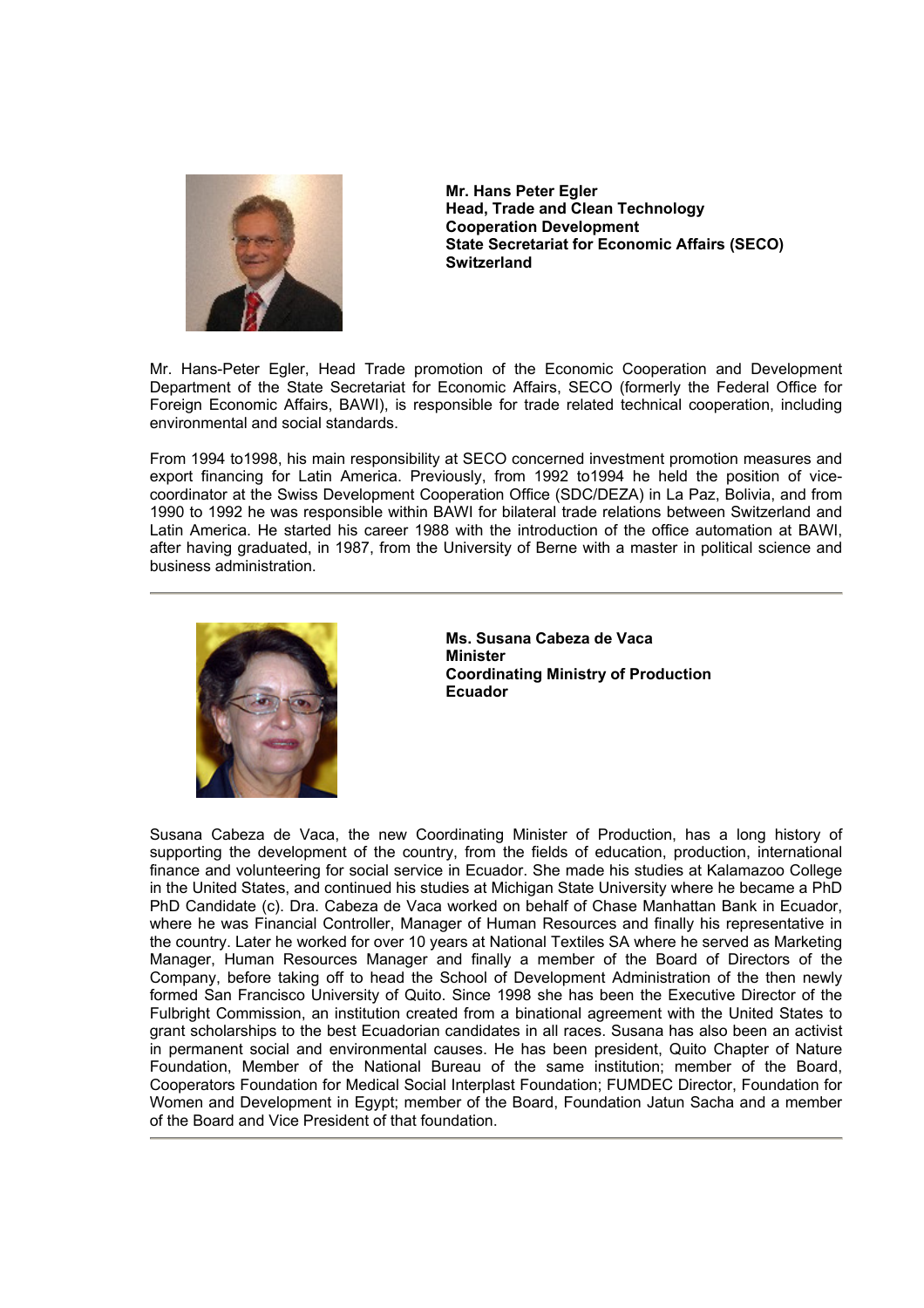

**Ms. Grace Nabadda- Barya National Consultant for Programme Development Activities Uganda** 

Former Teacher at Makerere University - Rural Development Former Director of UWEAL (Ugandan Women Entrepreneurs Association) National Consultant on ethical fashion for the ITC



**Mr. Kofi Sasraku-Ansah International Consultant Ethical Fashion Approach Ghana**

Fashion designer with a long international experience. Mr Ansha has run a well established design business in London, where he also had his own boutique. He left the UK to work in Ghana - his home country - in order to develop ethical fashion in Western Africa, as a vehicle to achieve poverty reduction and empowerment of disadvantaged communities.



**Mr. Samuel Kiruthu Head ESALIA Secretariat Kenya** 

Secretary General of esalia the eastern and Southern leather Industry Association. A very active TSi that works in the regions of Southern and Eastern Africa. Esalia runs projects on behalf of several UN and international organisations. Esalia has been involved in the process aimed at setting up a design centre in Nairobi.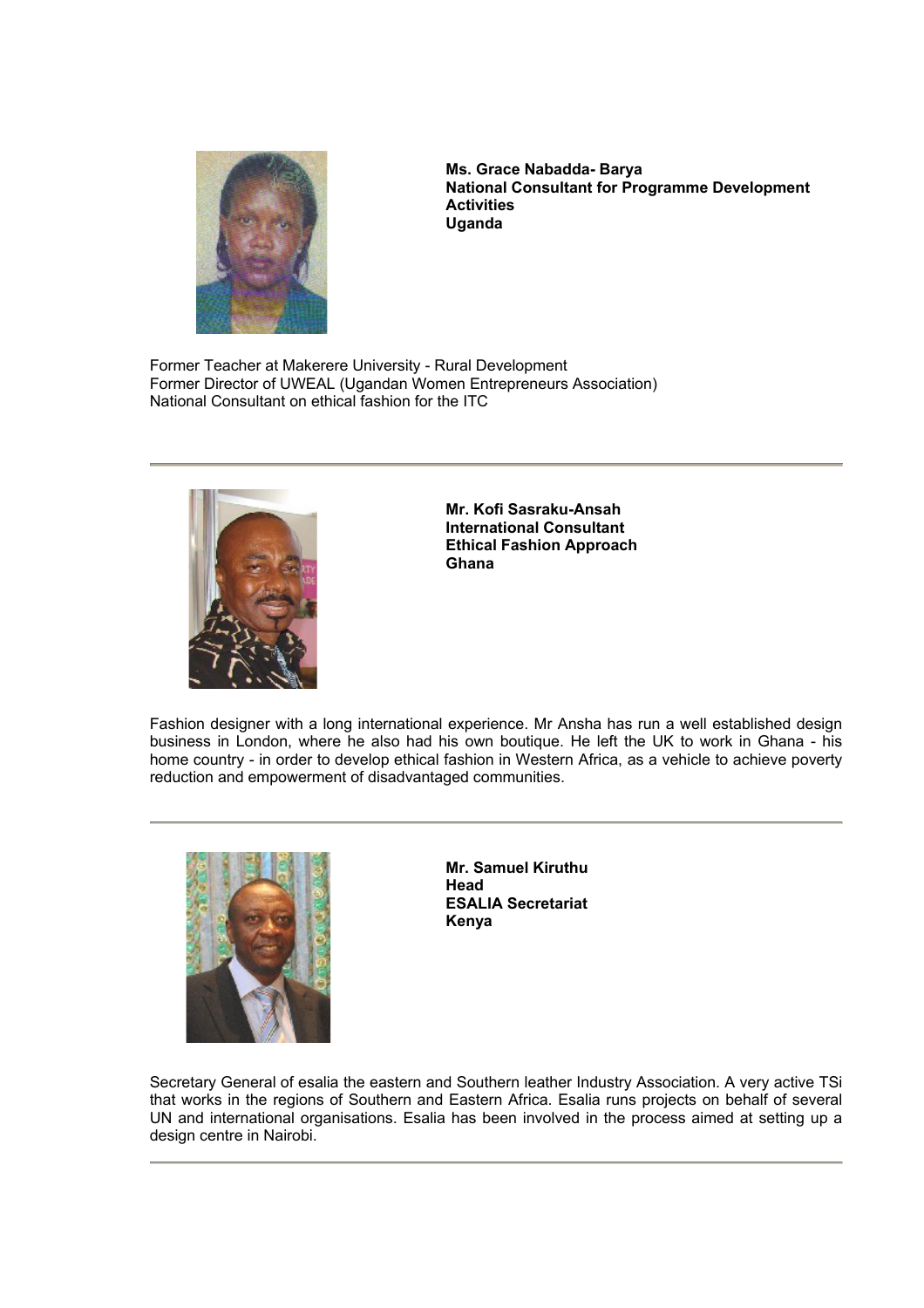

**Ms. Allana McAspurn UK Manager Made-By United Kingdom** 

Allanna McAspurn is the UK Manager for Made-By, an independent labelling organization which helps brands communicate their social and environmental progress to consumers. Previously, she was Head of Clothing and Accessories at Natural Collection, the UK's largest green online retailer.

Allanna is a founder and director of the Ethical Fashion Forum and has played an instrumental role in its growth and development for more than 4 years. She also set up, Squared Cycle, a pioneering distributor of fairly traded, designer women's-wear.

Allanna has worked closely with organic cotton farmer's co-operatives and World Bank textile initiatives in India as well as a series of capacity building and training projects in the fashion sector in South Africa, on behalf of the Ethical Fashion Forum. She also has extensive experience in the Ethical Fashion sector in the UK and Europe and specializes in sustainable business, marketing, and sourcing strategies for fashion.

Prior to specializing in sustainable fashion, Allanna worked as a researcher and university lecturer at De Montfort University, Leicester, teaching media studies and advertising.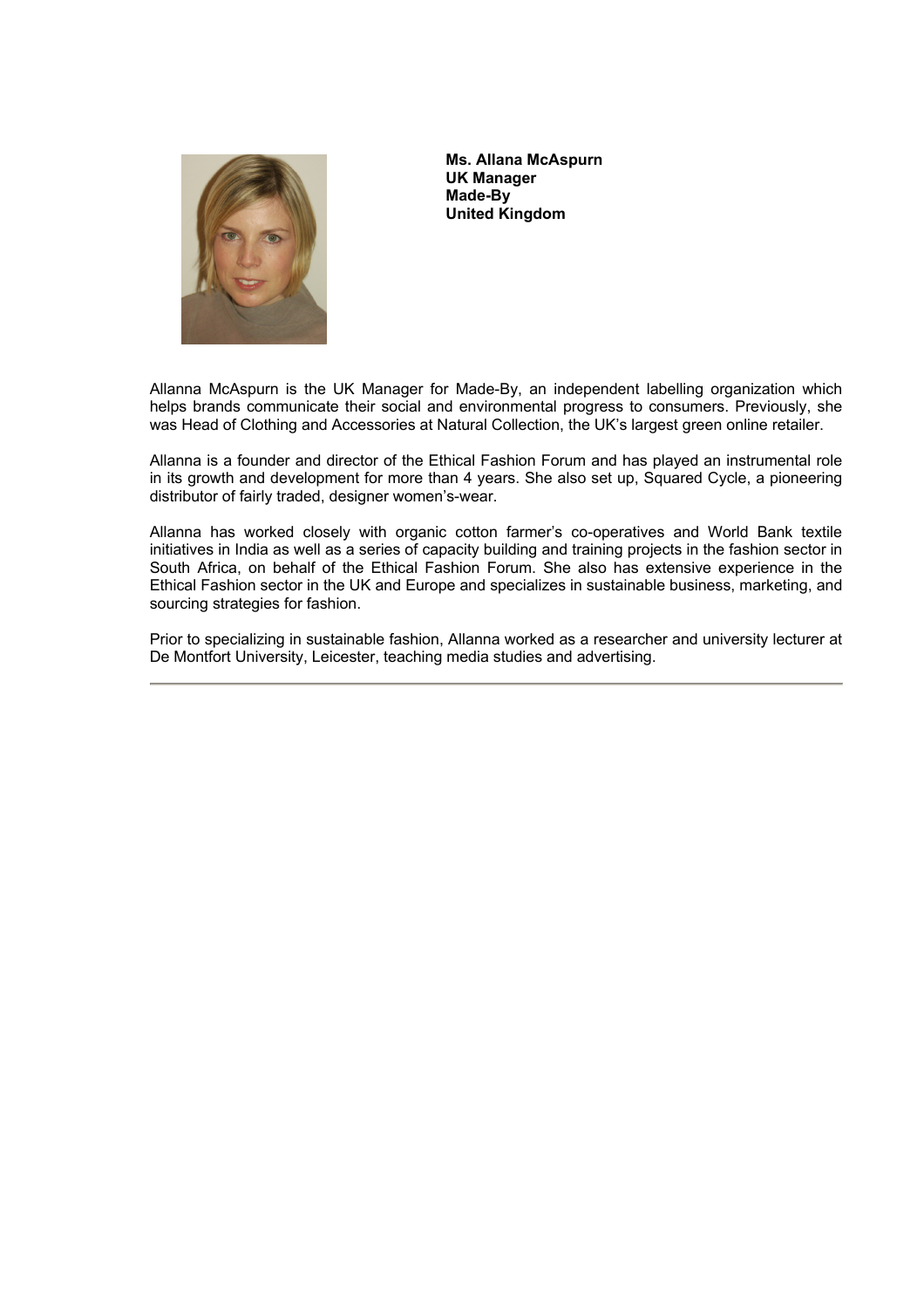

**Ms. Joan Kerr Executive Director Supplier Diversity AT&T Services USA** 

Joan Namahana Kerr is the Executive Director of AT&T's Supplier Diversity Programs. She served as legal counsel to the company's marketing and procurement organizations for many years before assuming leadership for the Supplier Diversity Programs. She is on the company's Diversity Council and on the Procurement organization's Social Responsibility council.

Under her leadership, AT&T has been recognized as the benchmark for supplier diversity excellence. AT&T has received numerous prestigious awards for its innovative approaches to supplier diversity, including: Corporation of the Year from the National Minority Supplier Development Council (NMSDC); 10 successive years as one of America's Top Corporations for Women's Business Enterprises from the Women's Business Enterprise National Council (WBENC); Top 10 Companies for Supplier Diversity by DiversityInc and placement in the DiversityInc Hall of Fame; Number one placement among Top Corporations for Multicultural Business Opportunities for the last two years from DiversityBusiness.com. Other supplier diversity honors include the Patriot Partner Award (Association for Service Disabled Veterans).

Until June 2005, Kerr served as chair of the board of WBENC, and is currently serving as board vicechair and as chair of the organization's Global Business Committee. Kerr is also a board officer of the Northern California Supplier Development Council; secretary of the Billion Dollar Roundtable; and an active member of the Institute for Supply Management, serving as chair of the Board of ISM's Minority and Women's Business Development Group and formerly serving as a member of its Corporate Social Responsibility committee. Kerr is also a member of the Minority Business News USA advisory board.

Kerr's leadership in supplier diversity has been recognized through her receipt of the California DVBE Alliance's "Keeping the Promise" award and her three-time receipt of the NMSDC's "Minority Supplier Development Leader of the Year " award. She was also recognized with WBENC's "Applause Award" and the Corporate Leadership Award from the Asian Pacific Islanders for Professional and Community Advancement (APCA).

She is a frequent presenter on all aspects of Supplier Diversity program management and business development, including presentations on Corporate Best Practices in Supplier Diversity to the OECD's Women's Entrepreneurial Forum in Istanbul and to the China America Women's Business Alliance Forum in Beijing. She has authored several papers, co-authored a landmark study on the value proposition of diverse suppliers in the telecommunications supply chain and co-produced a video on diverse suppliers at the cutting edge of telecom technology.